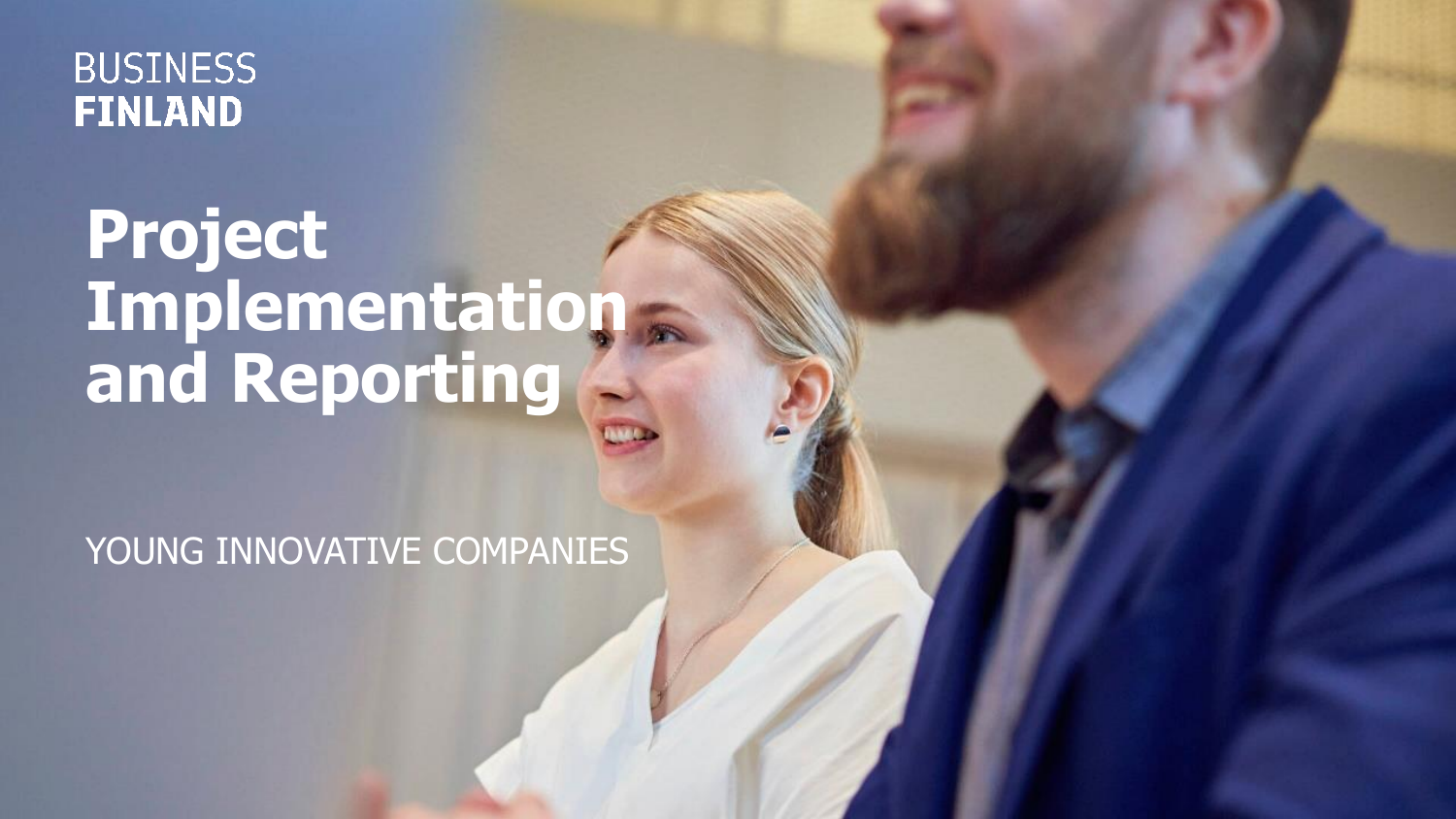

## **AMOUNT OF FUNDING**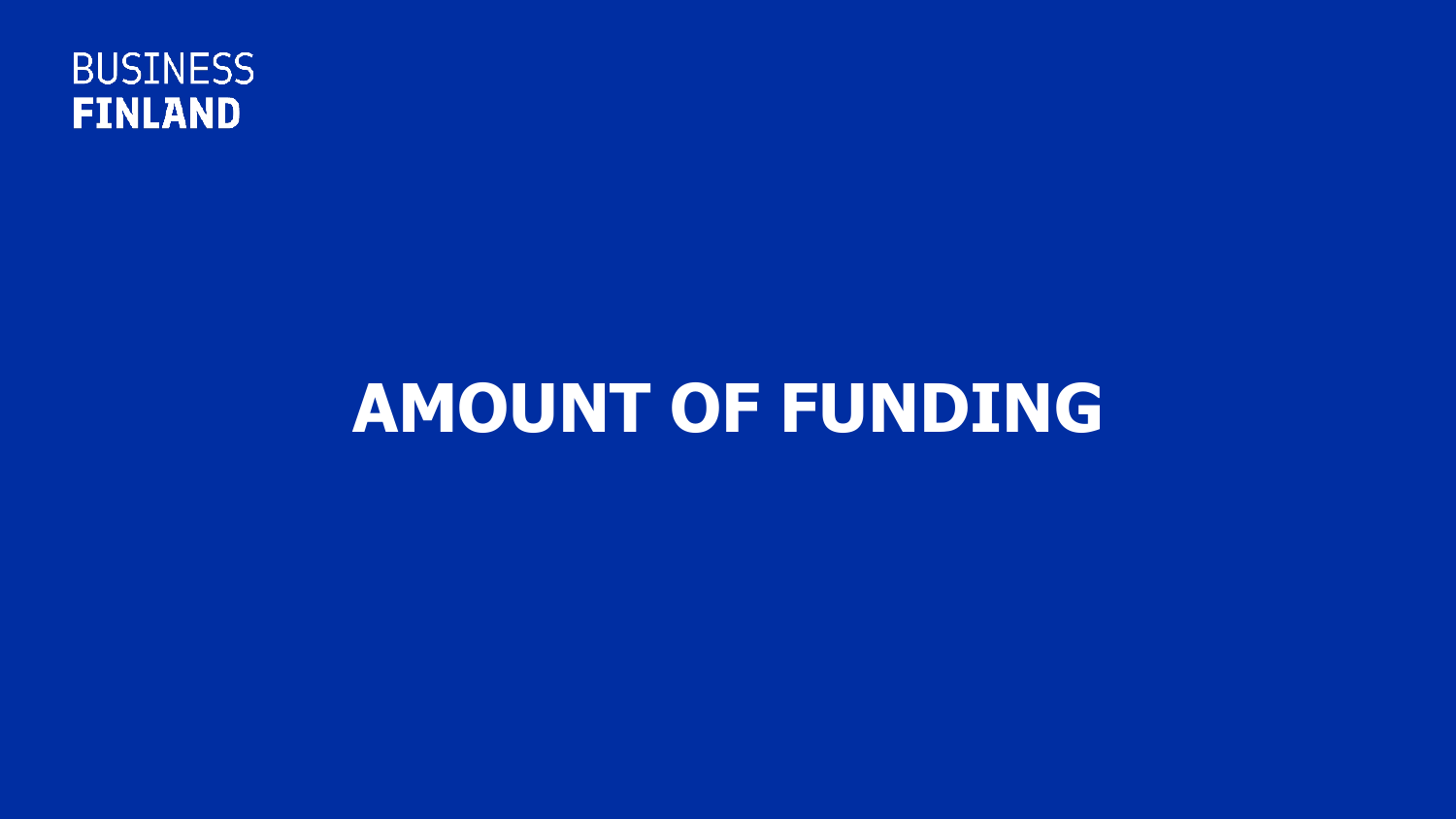## **FUNDING PHASES TOTAL 1,25M€**

- 1. phase grant 250 000  $\epsilon$ 
	- Rapid growth and proven competitiveness on international markets
	- **.** Investment in international sales and marketing
	- **EXT** Strengthen your organization in line with your growth rate
- 2. phase grant 250 000  $\epsilon$ 
	- Boost the growth and internationalization of your business
	- External funding to support growth
	- Develop your growth strategy, processes and organization to support the rapid scalability of your business
- 3. phase loan 750 000  $\in$ 
	- **Demonstrate the sustainability of your competitiveness**
	- **EXEDENT Increase growth with private and public funding**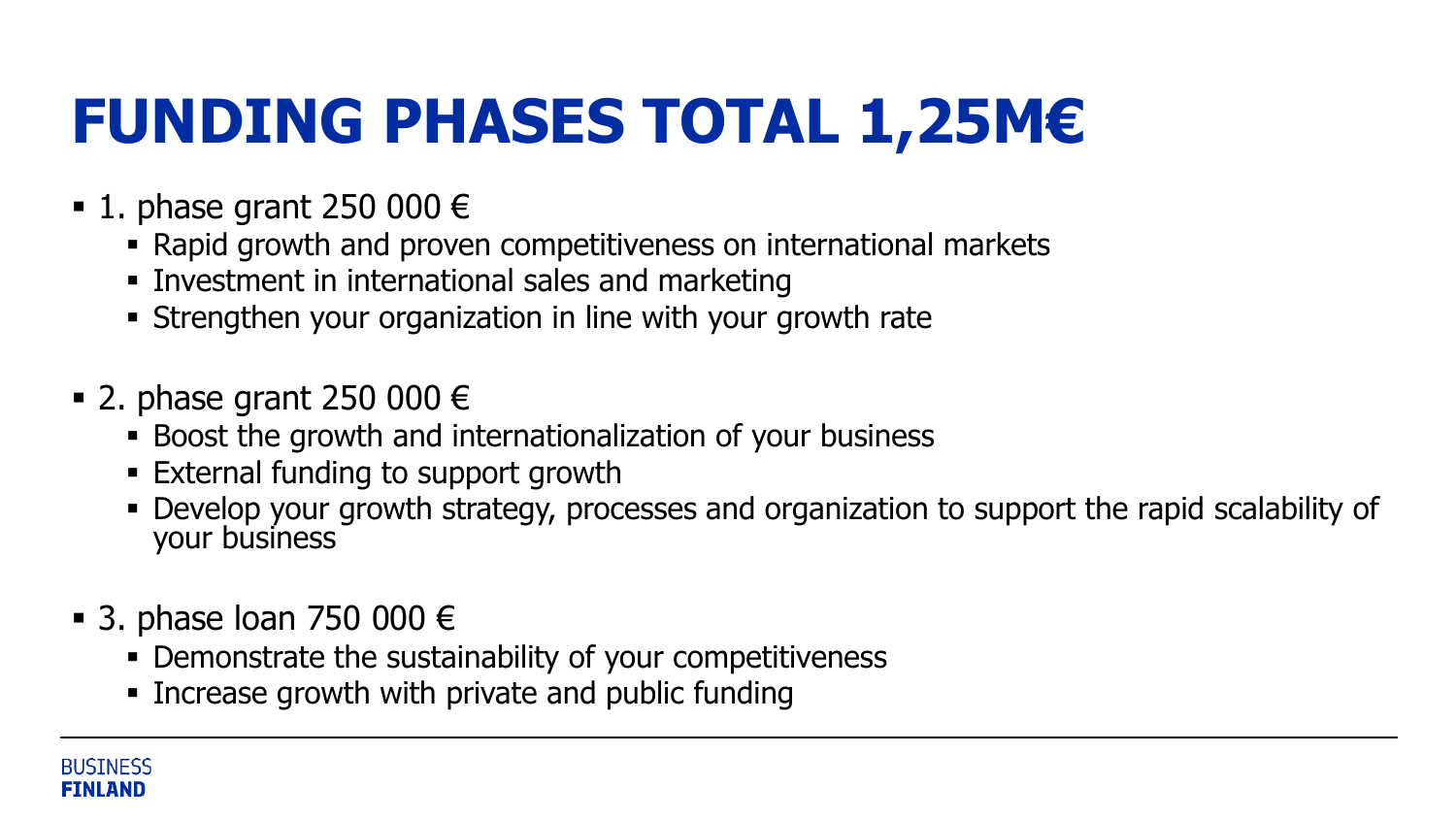#### **FUNDING**

#### The Grant Phases

- The first two NIY funding phases consist of grants of  $∈$  250,000 each (75% of the costs).
	- Business Finland pays the grant on the basis of approved cost statements.
	- 10% of the grant is paid at the end of each phase and following the final report.

#### The Loan Phase

- The third NIY funding phase consists of a loan of up to  $\epsilon$  750,000 (75% of the costs).
	- The loan can be divided into two parts.
	- Loan funding from Business Finland includes interest subsidies. The current interest rate is 1%.
	- No security is required for the loan.
	- **•** If necessary, a 30% advance on the loan may be paid at the beginning of the loan phase.
		- This only applies to the first instalment of the loan.
	- Business Finland will pay at least 20% of the loan only at the end of the phase.
	- The loan term is 10 years, with a maximum of five repayment-free years.
		- **•** This maximum is a legal requirement and non-negotiable.
		- The loan term is always calculated from the point at which the first instalment of the loan is taken out (see following pages).
	- **Repayment of the loan cannot typically \* be waived**

\* Please see [funding terms and conditions](https://www.businessfinland.fi/en/for-finnish-customers/services/funding/guidelines-terms-and-forms/funding-terms) 

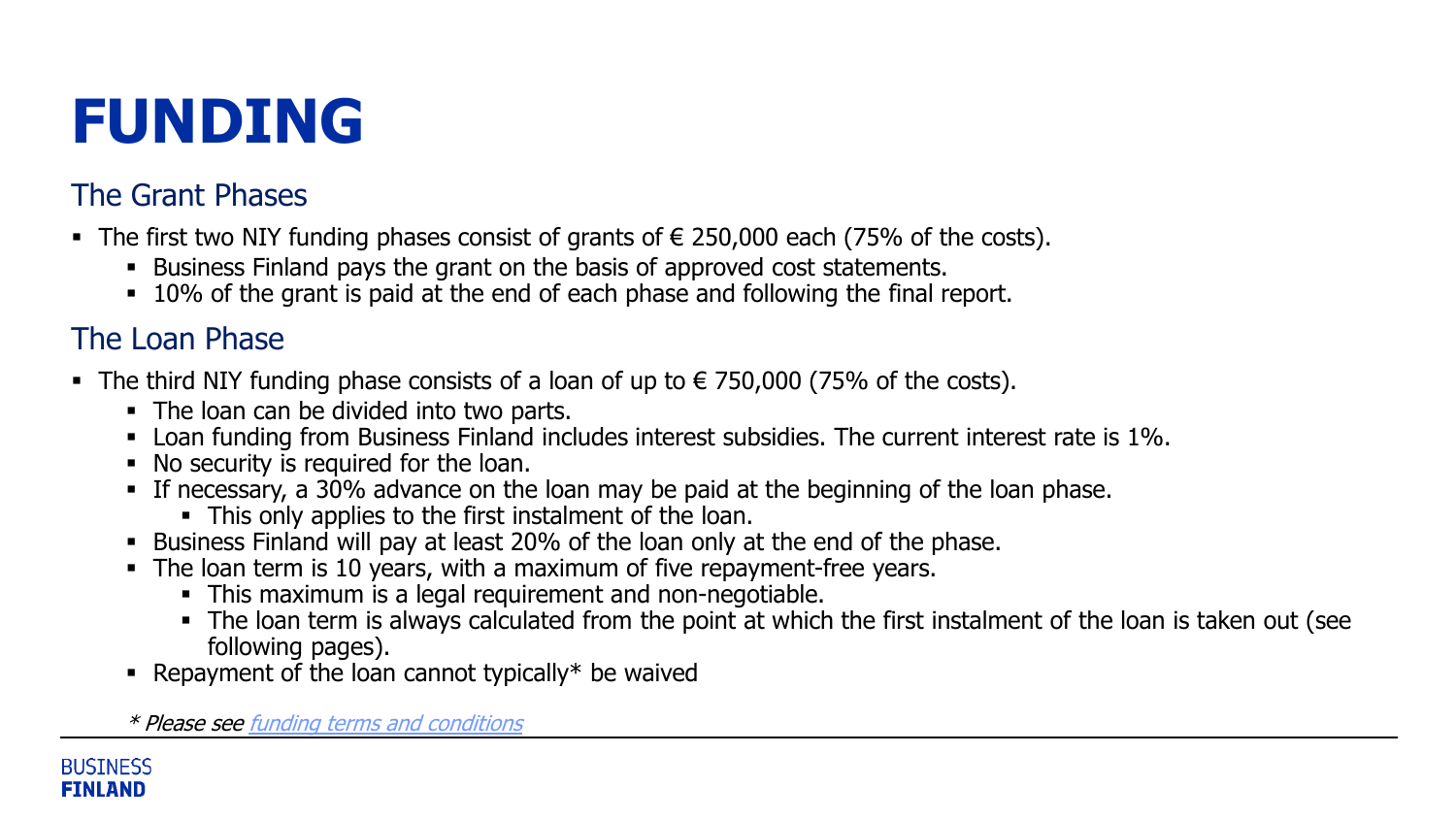#### **SIMULTANEOUS NIY AND OTHER PROJECTS FUNDED BY BUSINESS FINLAND**

- Business Finland can grant R&D funding to a company receiving NIY funding, if the R&D funding supports the attainment of the goals of the NIY project.
	- Any potential R&D funding needs should be discussed before the application is submitted.
	- 50% of the R&D funding is granted as a loan.
- Other than R&D funding (e.g. de-minimis funding as Tempo, Market Explorer, Group Explorer) cannot be granted during the NIY project.

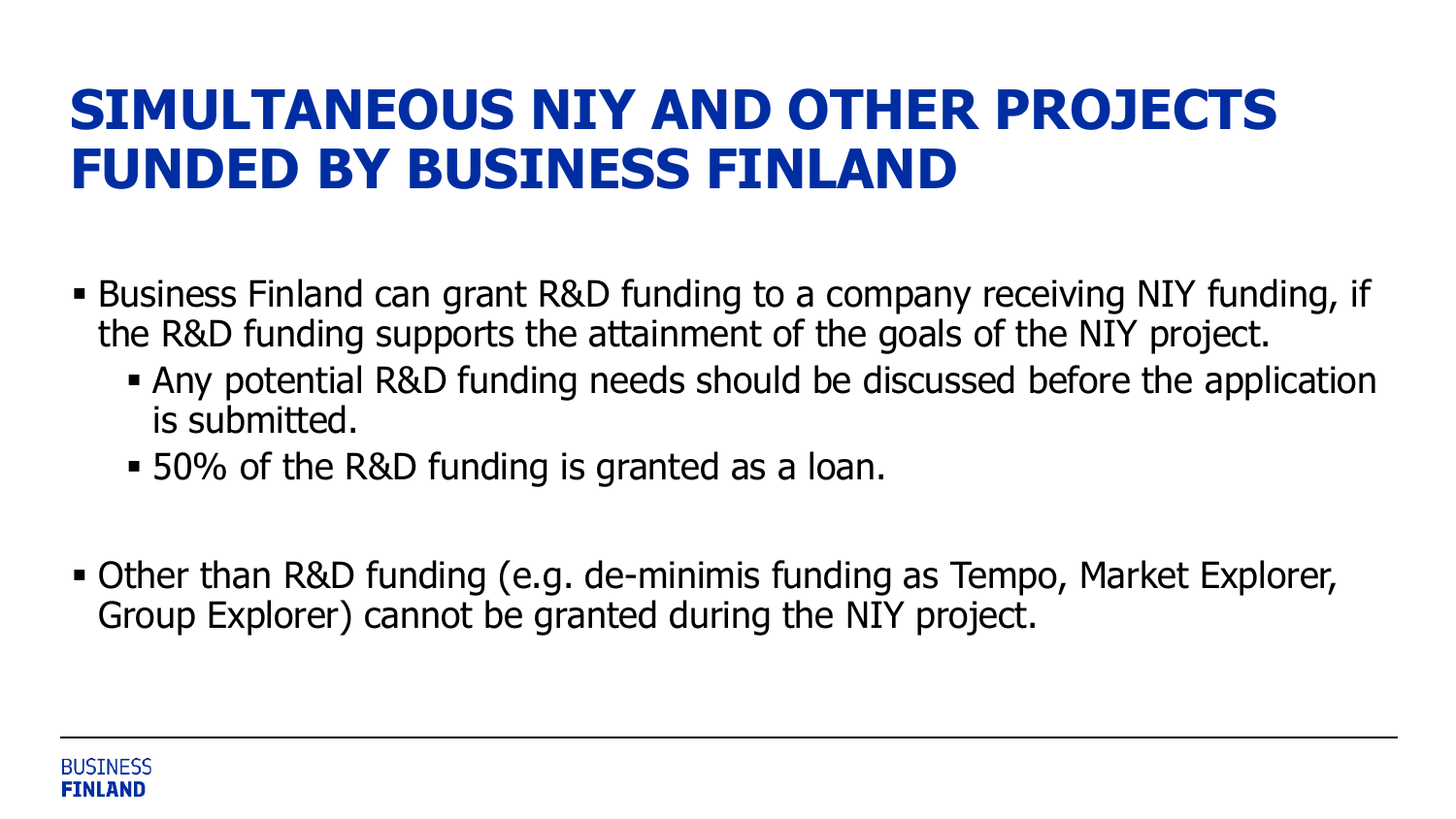

#### **ELIGIBLE COSTS**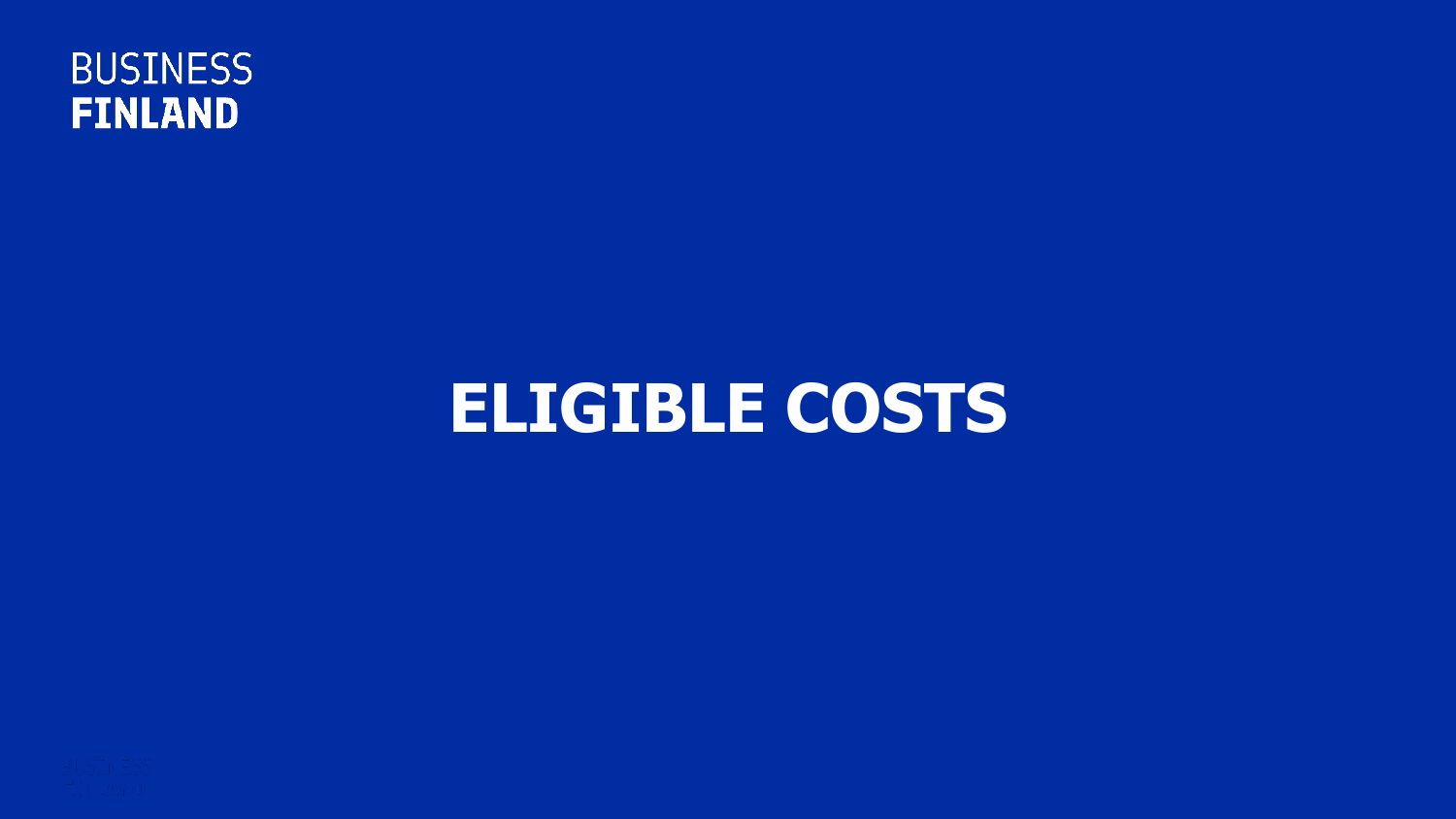### **MONITORING OF COSTS**

#### Project accounts

- **Project costs must be entered into the company's accounts accompanied by a cost center or** project number, for example.
- **Project documents and other materials necessary for auditing must be kept for at least 10 years** from the payment of the last instalment of the funding.

#### Working time monitoring

- **E** Business Finland recommends an hourly basis working time monitoring.
- **Example 20 Finds in Finds** 1 If the beneficiary has simultaneously received other funding granted by Business Finland, every person working for both projects must record their working time on an hourly basis.

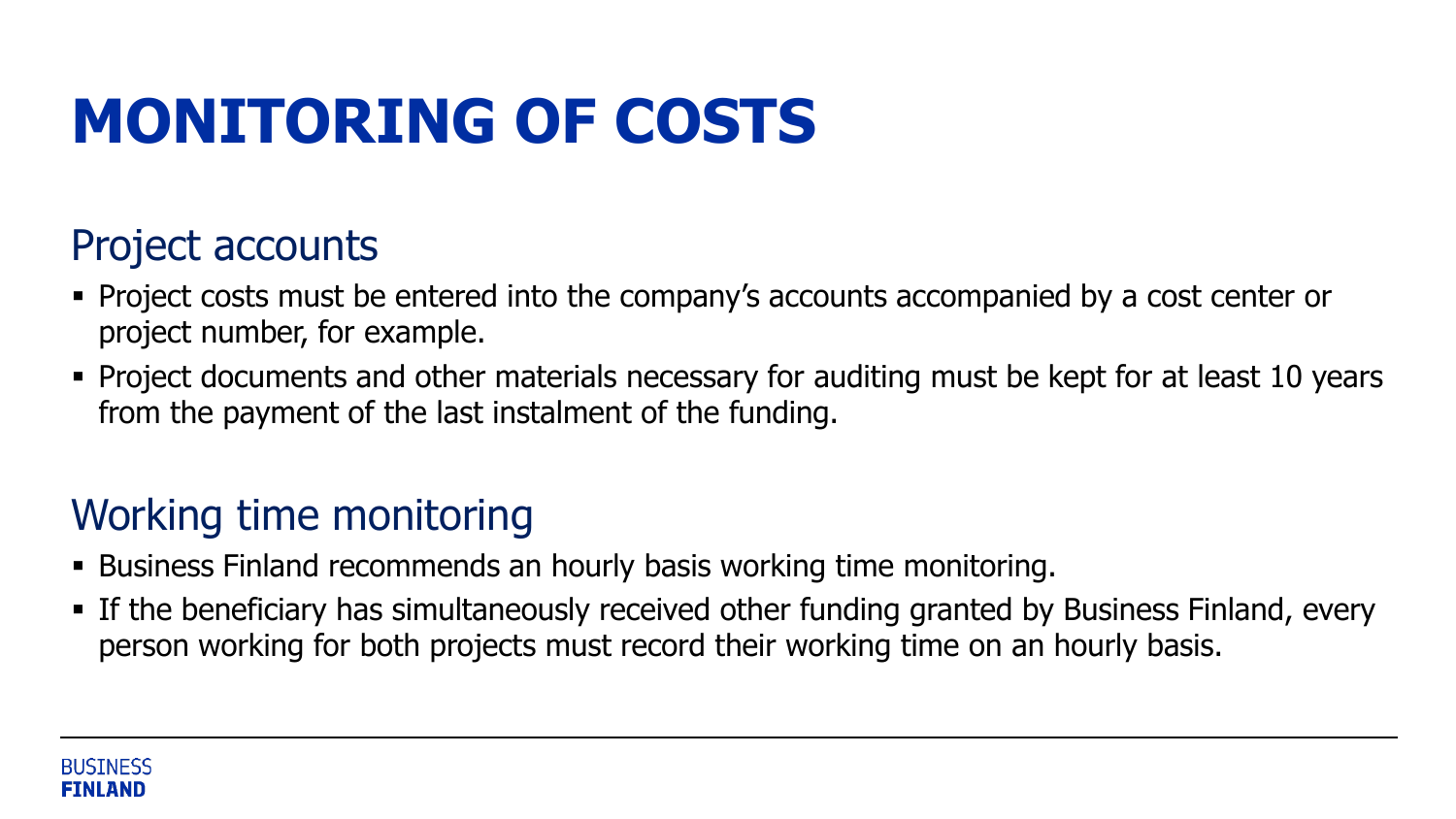#### **ELIGIBLE COSTS OF THE PROJECT**

- Project costs are based on the plan presented to Business Finland.
- NIY funding can be used extensively in the development of the company's international business operations, including sales and marketing.
- Funding can only be granted to operations carried out within the first eight years of the company's being in the Trade Register.
- In order to make a payment, a company must not have:
	- arrears related to tax-like payments (or a payment plan has been made with the Tax Administration), statutory declarations to the Tax Administration (VAT, salaries, health insurance) and no other possible arrears, eg to the customs
	- **Example is example in the State Treasury and no unpaid repayments or interest arrears on the** previous Business Finland loan portfolio
- **EXECT:** Services of Vero [kasvuyritykset@vero.fi](mailto:kasvuyritykset@vero.fi)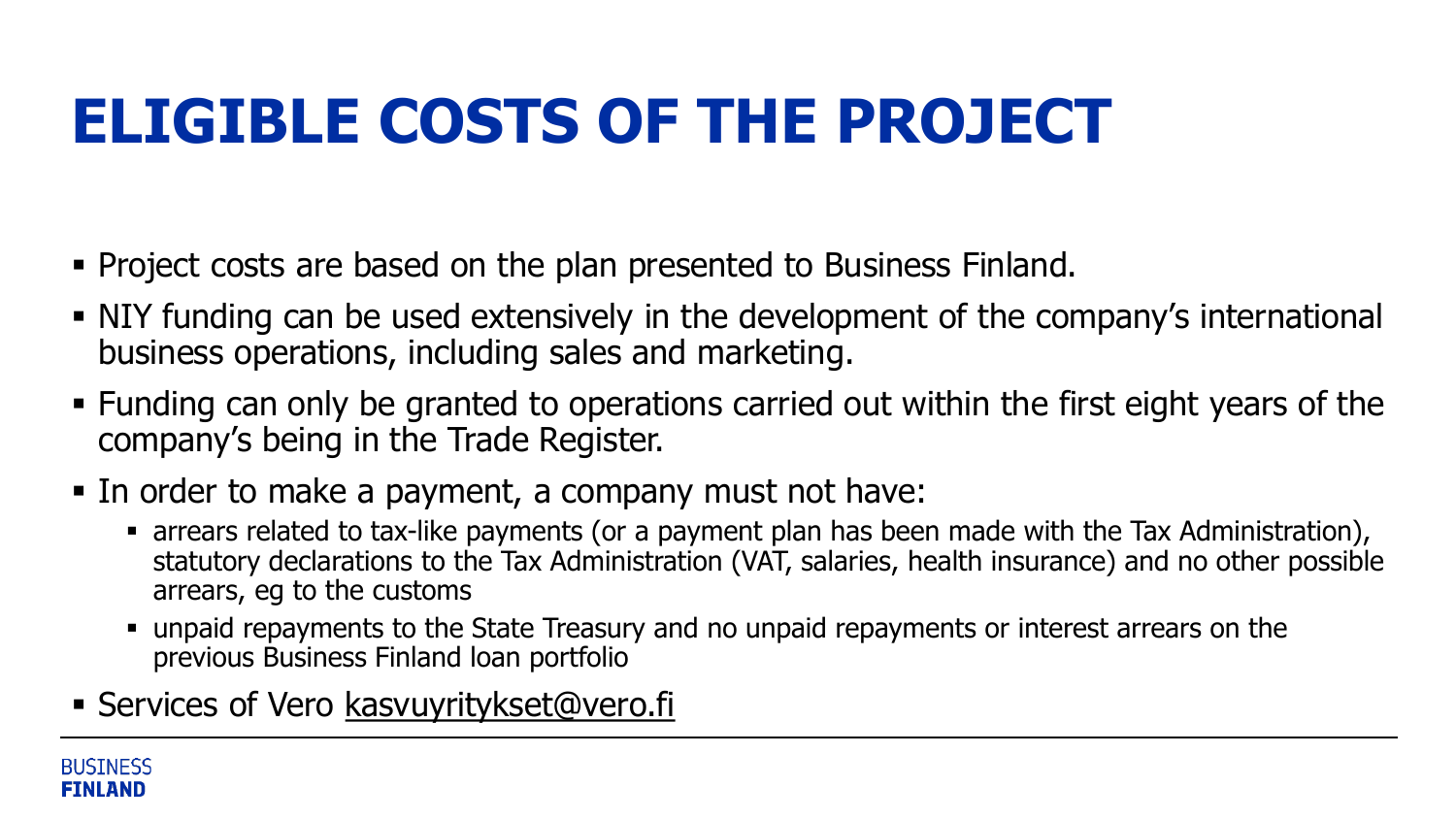#### **INELIGIBLE COSTS**

- Purchases from associated companies (except where special conditions apply to group or other companies)
- Voluntary insurance policies, financing costs, donations and awards
- Contributions to projects implemented by research organizations
- Hire purchase or leasing costs, funding, management, insurance, repair and other similar expenses
- Costs that do not comply with the project plan or that are otherwise unnecessary and unreasonable
- **Export-related activities** 
	- Running costs related directly to export volumes, the setting up and operation of a distribution network or any other export activities (see next page)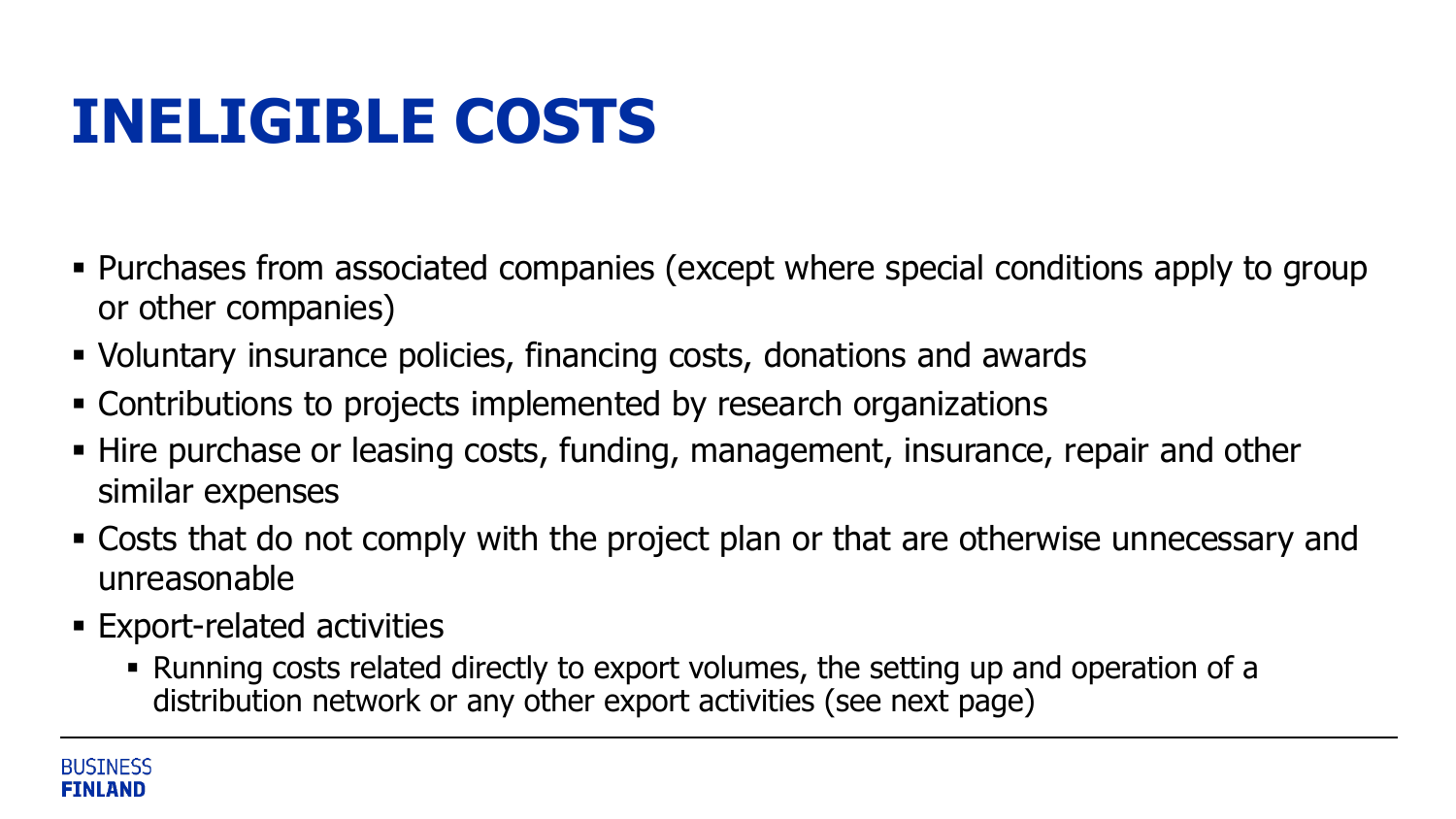#### **EXPORT-RELATED ACTIVITIES**

#### What is not permitted:

- **Direct support towards export** volumes
- **E** Support towards warehousing, logistics facilities and distribution hubs
- **EXA** Support for other distribution-related direct investments and operations funding

#### What is permitted:

- The establishment of a subsidiary, hiring sales personnel
- Conducting contract negotiations related to distribution and the selection of distribution partners

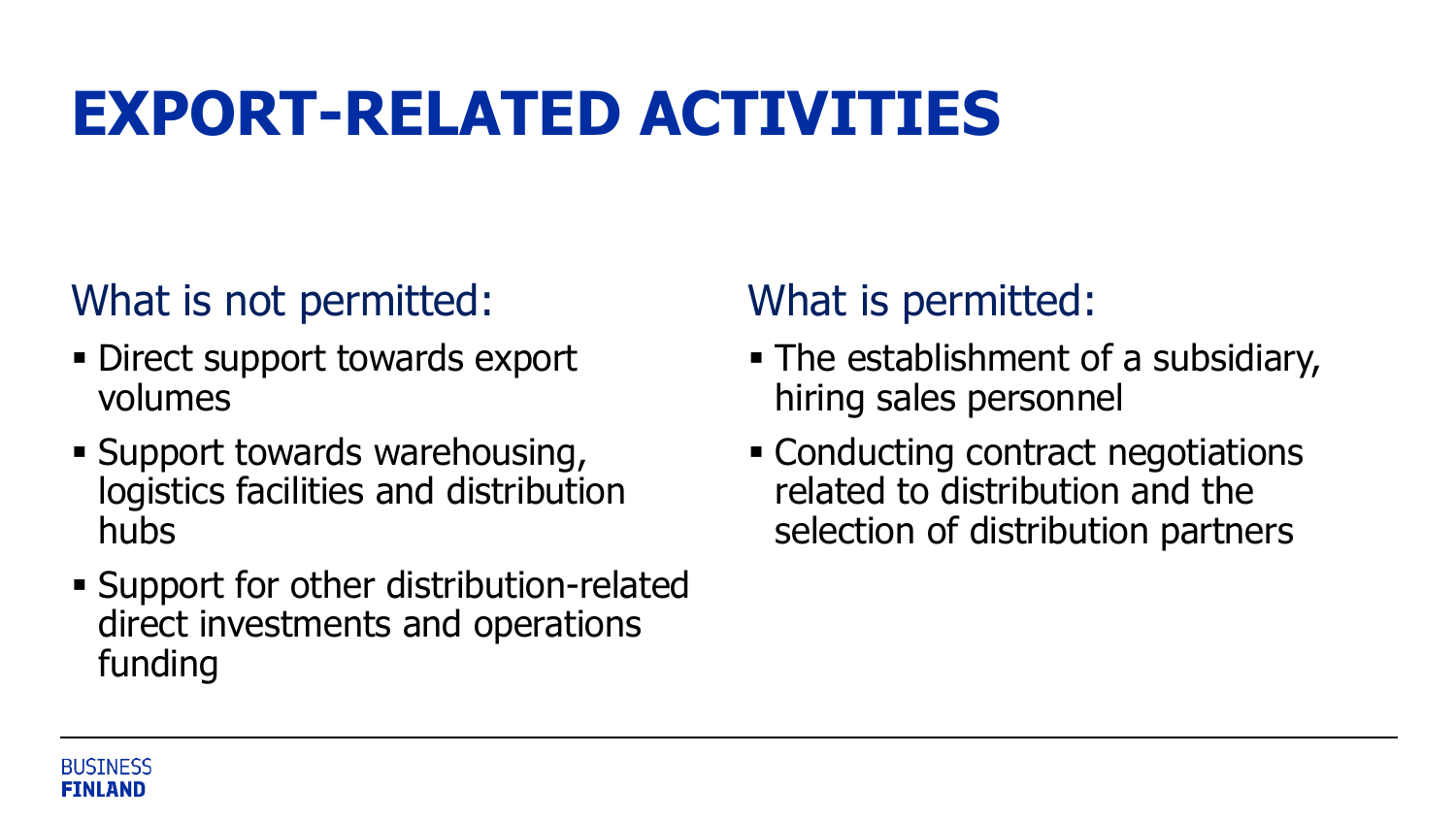#### **THE ACT ON PUBLIC CONTRACTS AND COMPETITIVE TENDERING**

- If the total value of a contract amounts to  $\epsilon$  60,000 or more excluding VAT, it must be put out to tender pursuant to the Act on Public Contracts
	- Otherwise, 50% of the contract in question is paid as a grant
- Responsibility for competitive tendering lies with the beneficiary.
- A copy of the HILMA notice must be appended to the cost statement.
- Single contracts cannot be split between several suppliers or a chain of suppliers.
- Entering a new NIY phase does not cut off the monitoring of a contract.
- **Example 2 Instructions on purchases relating to projects funded by the Funding Agency are** available on Business Finland's website.
- **EXECT:** Advice on public tendering: [hankinnat@kuntaliitto.fi](mailto:hankinnat@kuntaliitto.fi)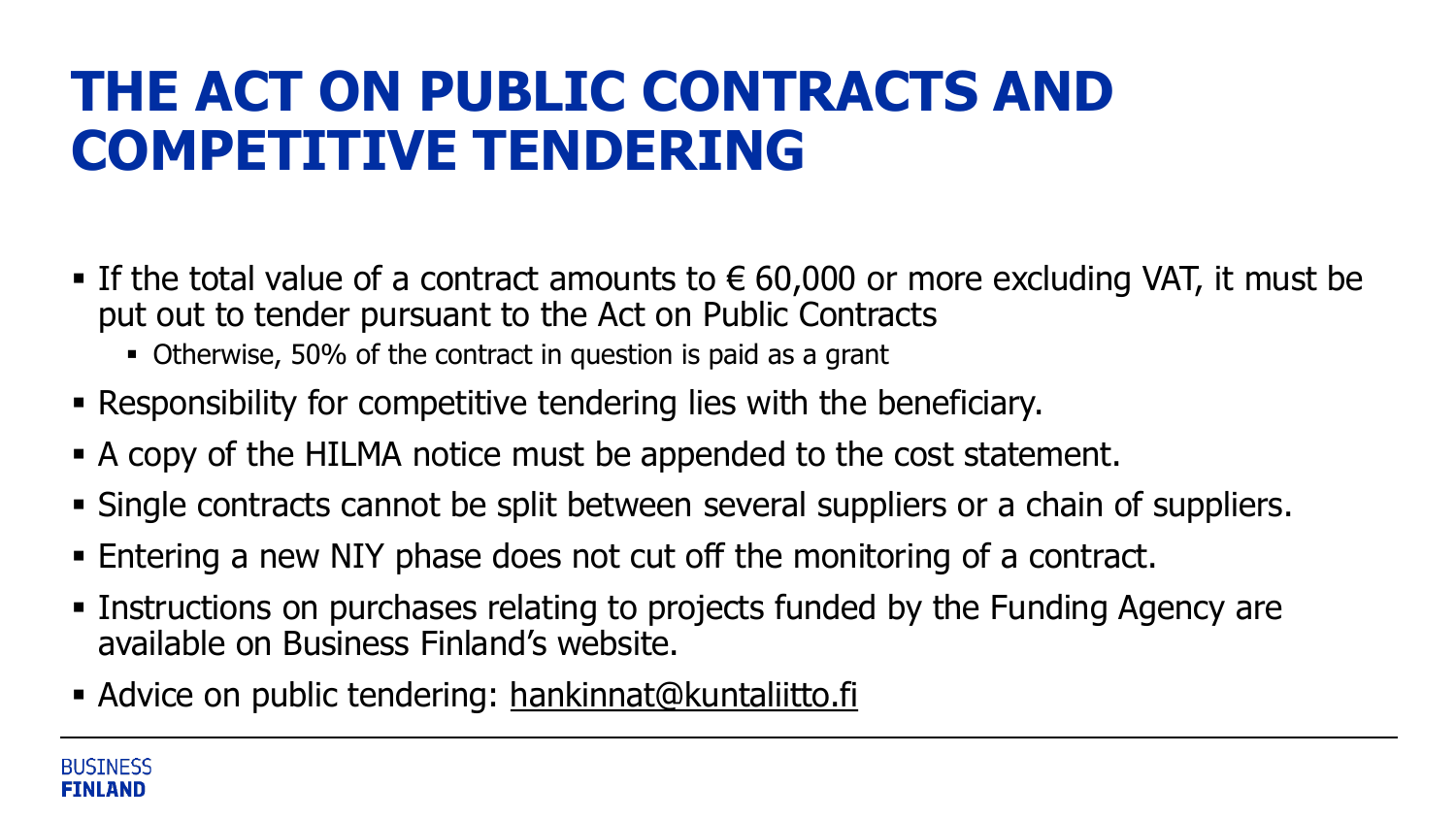

## **REPORTING AND COST STATEMENTS**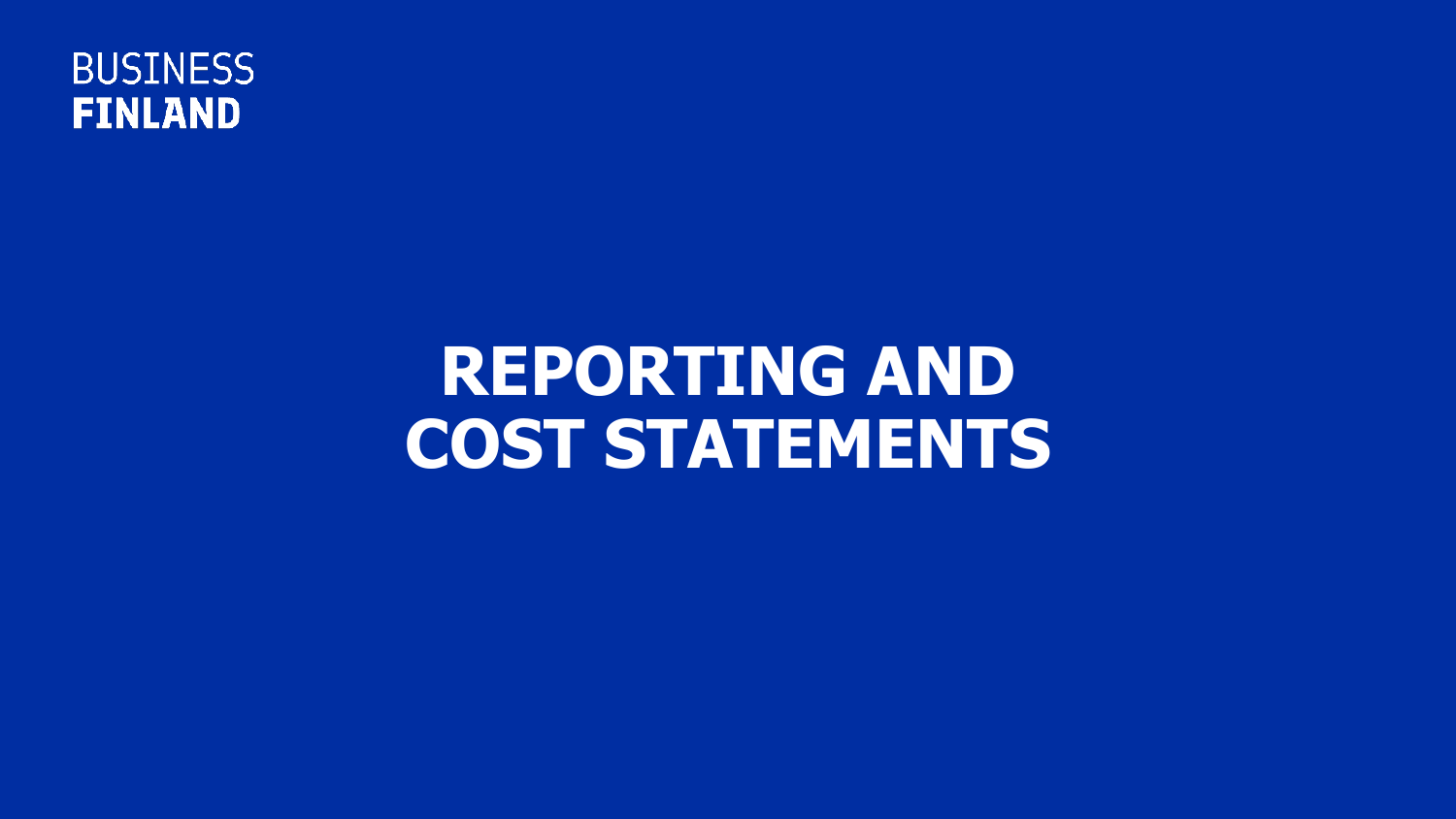## **REPORTS AND REPORTING SCHEDULE**

- Reporting approximately every six months
	- **•** Interrim reports  $(IR)$  if necessary
	- $\blacksquare$  Phase reports (PR) at the end of each phase
	- $\blacksquare$  Final report (FR) at the end of the project
- Report consists of two parts:
	- 1. Content report describing the progress of the project
	- 2. Statement of costs allocated to the project.
- **EXECONTER 1.5 THE CONTER 15 INCR** FIGURE 1.1 CONTER 1.1 CONTERNITY **CONTER** created via the online service.
- **Business Finland processes them always** simultaneously.



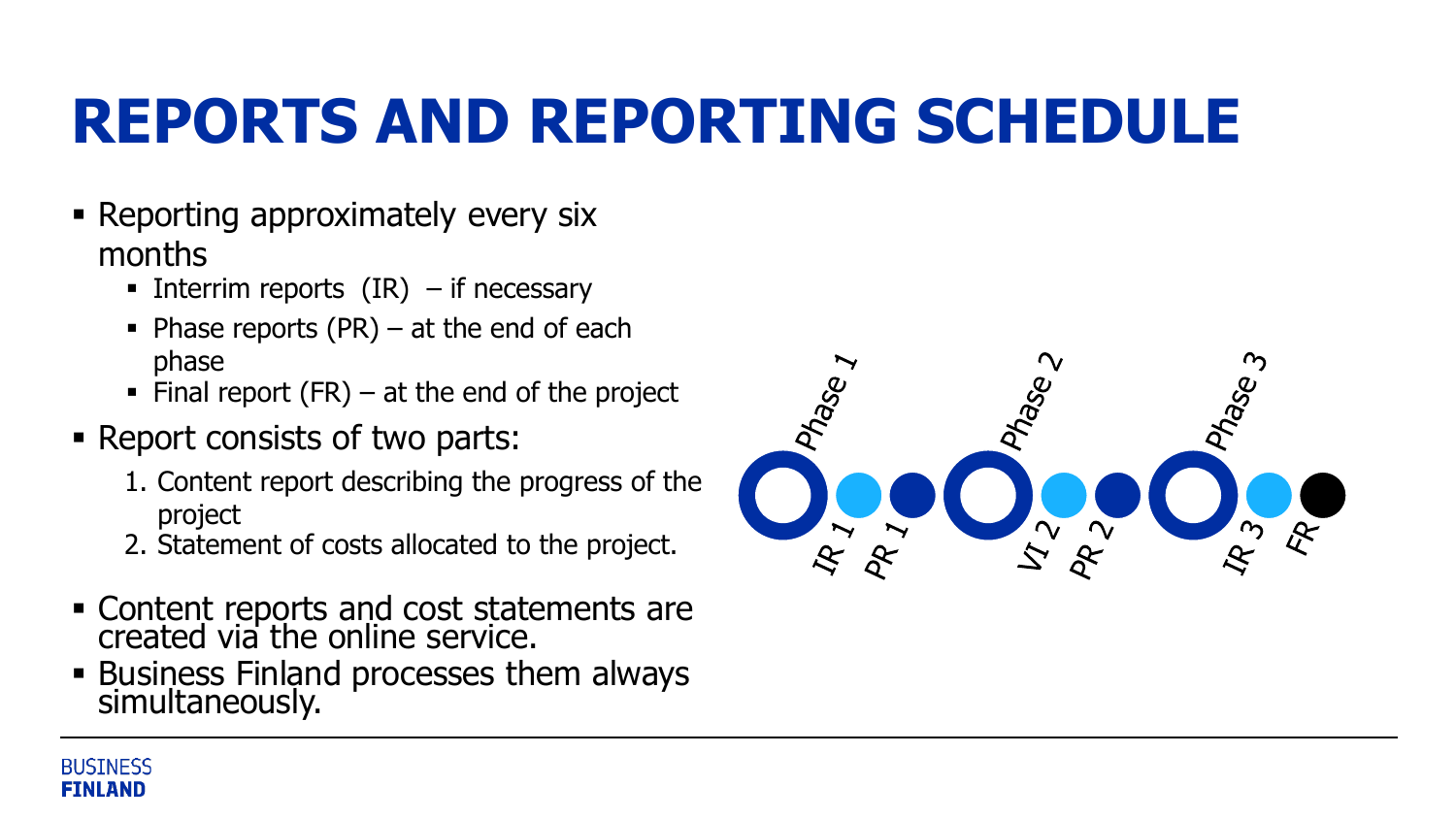#### **CONTENT REPORTS**

- Content reports are submitted via the online service by answering the questions in the reporting section.
- Particular attention should be paid to the following:
	- Situation report (the situation of the company and its changes, as well as the business situation and future)
	- **EXALLEE FIELD EXALLET FOR THE PROTE CONTEXY** Achievement of the goals of the phase, broken down by goal. Possible deviations, challenges in achieving the goals and their explanatory factors (both in IR and PR)
	- Any changes needed regarding:
		- project content
		- budget
		- schedule (deadlines can be extended by up to four months)

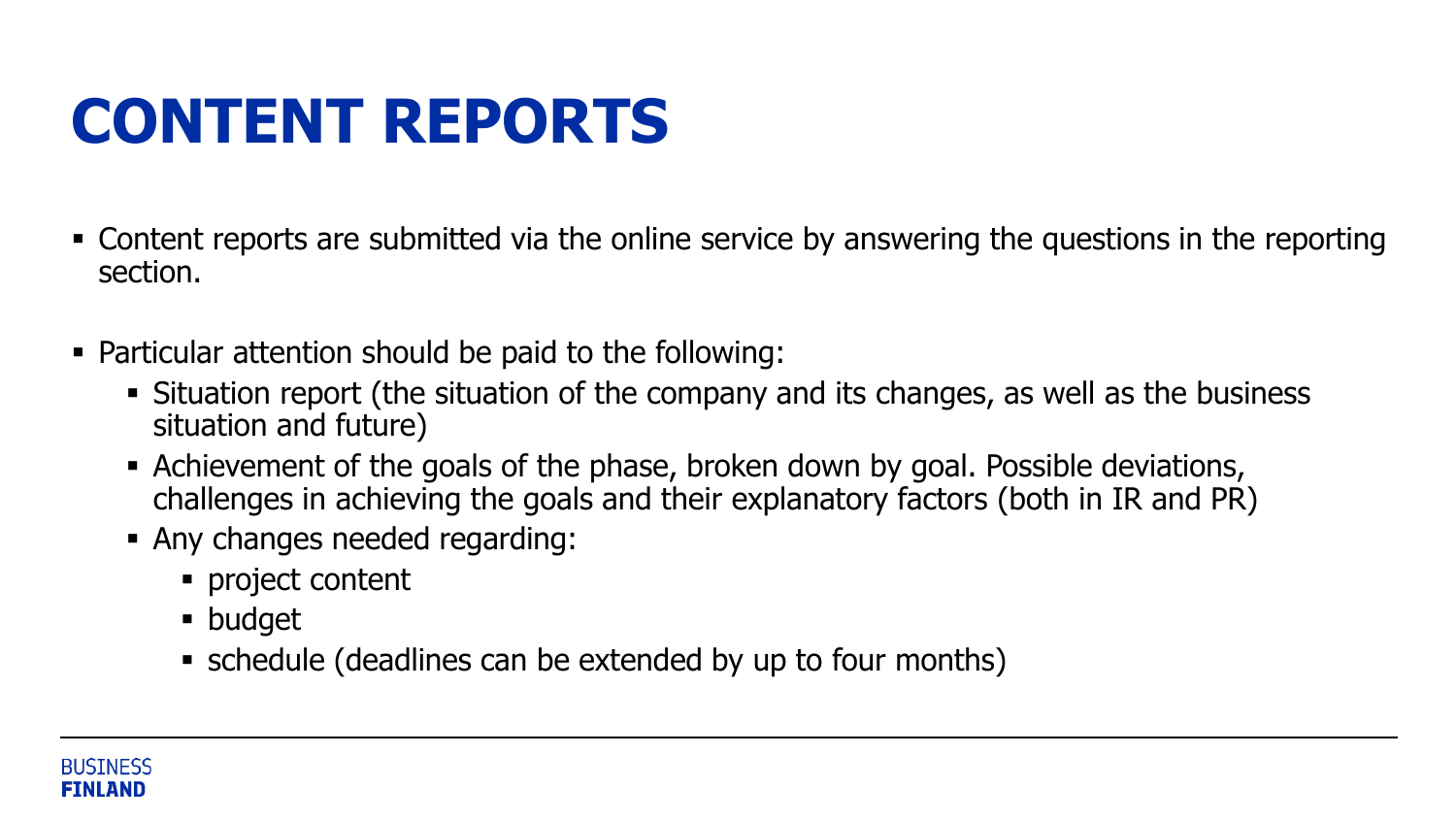## **COST STATEMENTS**

- Costs are declared via the online service
- Cost statements should be accompanied by the following:
	- **The general ledger, with an itemized declaration of expenses** 
		- **Example 2** clear narratives, the supplier and order content
	- **EXA** Salary [specification](https://www.businessfinland.fi/globalassets/finnish-customers/01-funding/08-guidelines--terms/forms/palkkaerittely_y4.xlsx) Y4 (must be submitted even when working time monitoring is not required)
	- **E** [An auditor's](https://www.businessfinland.fi/en/for-finnish-customers/services/funding/guidelines-terms-and-forms/for-auditors) report [i](https://www.businessfinland.fi/suomalaisille-asiakkaille/palvelut/rahoitus/ohjeet-ehdot-ja-lomakkeet/tilintarkastajille)n connection with every end-of-phase cost statement (phase reports and final report)
- The project will be subject to the funding terms and conditions in force at the time of the funding decision for the phase 1 has been made. These has been submitted to the beneficiary together with the decision for the first phase.

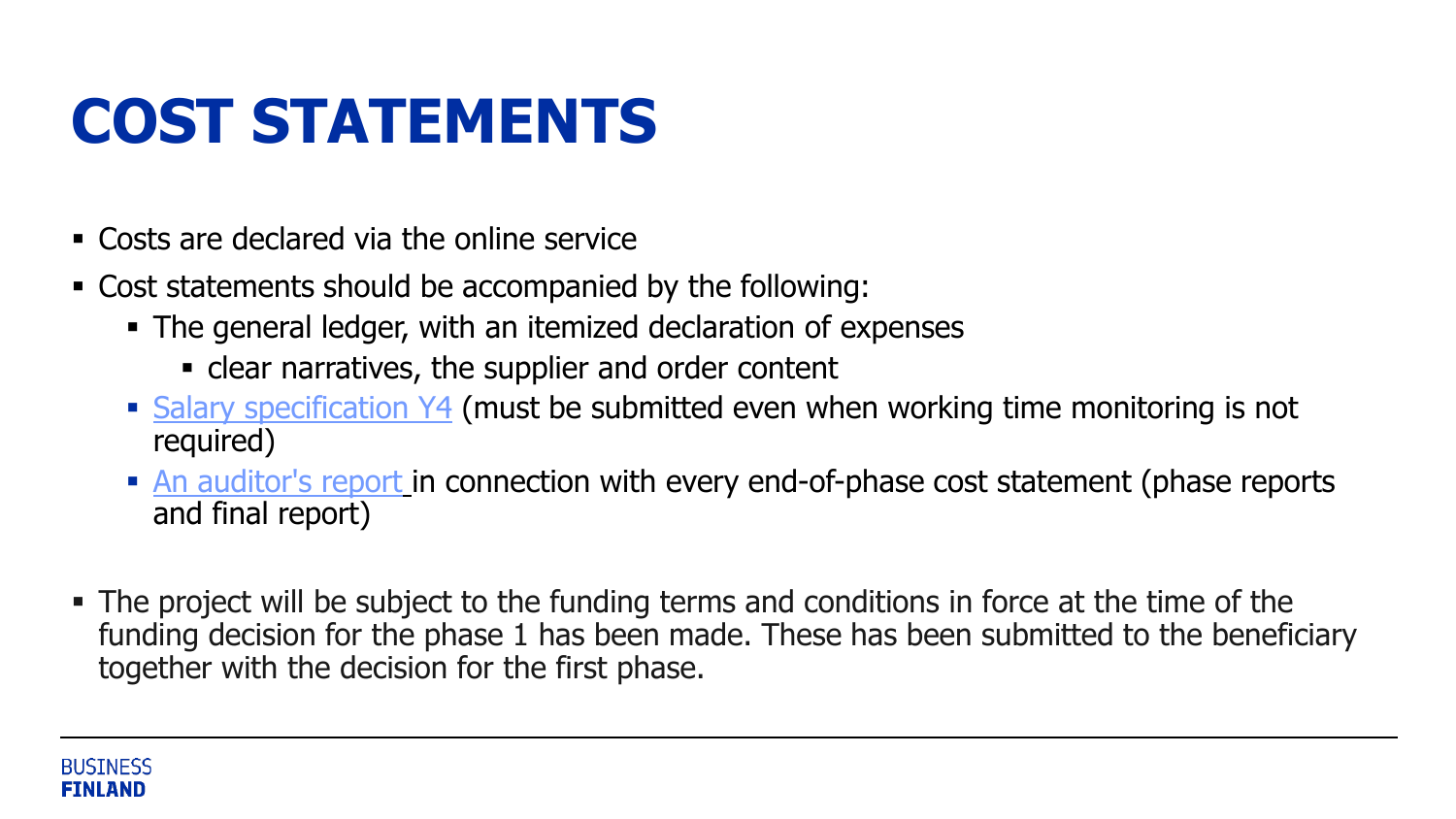## **COSTS DECLARED FOR PROJECTS 1/2**

1) Salary costs:

- The share of salary costs allocated to the project is calculated; all monetary salaries subject to withholding tax can be included
- **Performance and other bonuses, etc. may be included under performance-based salaries**

#### 2) Indirect personnel costs

- 30% of social security expenses are approved as a deferred percentage for those falling within the scope of the Finnish social security system
- **EXT** If the recruitment cost is a planned recruitment (based on an approved and described project plan), it can be accepted as a direct cost (otherwise they are indirect personnel costs).

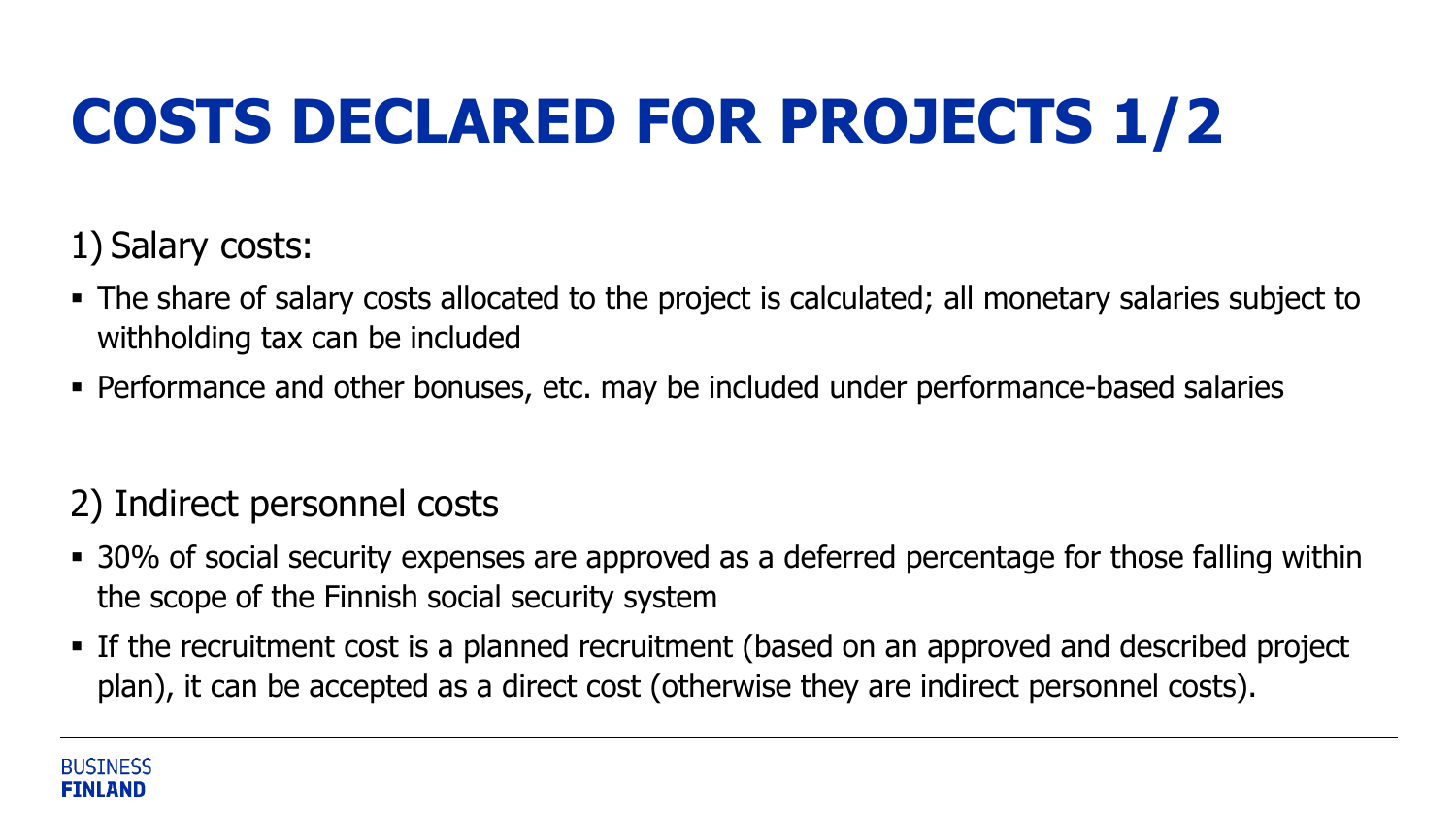## **COSTS DECLARED FOR PROJECTS 2/2**

All other costs arising from the project are declared as purchases:

- 3) Purchases from the European Single Market OR
- 4) Other purchases (from outside the European Single Market)
	- Subcontracting
	- **Travel expenses (in accordance with the guidelines issued by the Finnish Tax Administration)**
	- **Equipment acquisitions and depreciation, the polluter pays principle**
	- Materials and supplies
	- **Obligatory overheads**
	- **Purchases from group companies only if mentioned in the funding decision** 
		- **PLEASE NOTE: group companies must invoice the company and provide their own separate** statements

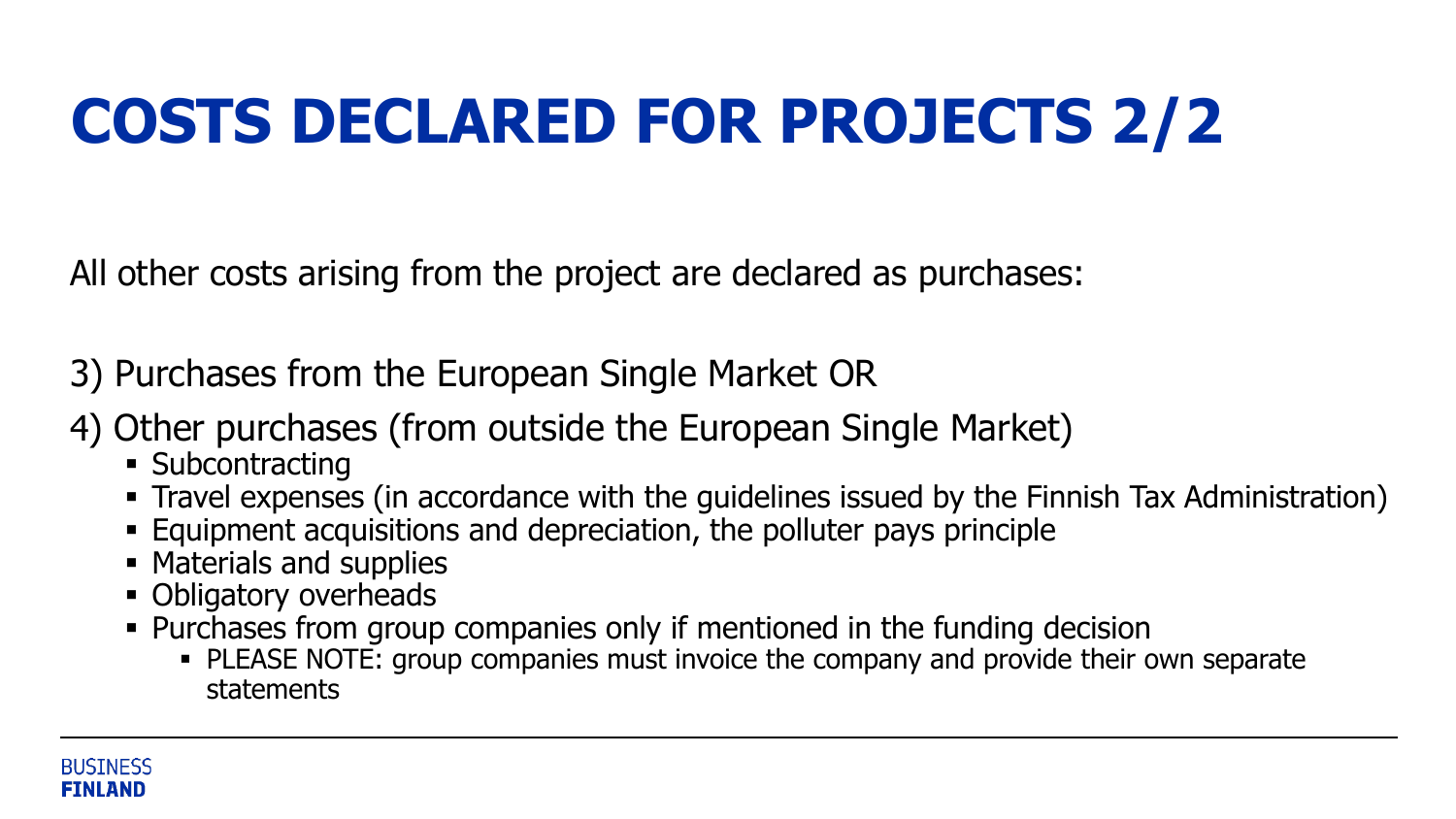#### **DIFFERENCES IN COST STATEMENTS**

#### Funding for Young Innovative **Companies**

- **EXTE:** Hourly working time monitoring only if another project funded by Business Finland is running **simultaneously**
- **The total salary from which the share allocated to** the project is calculated  $=$  all monetary salaries subject to tax
- No overhead percentage, can be declared as direct expenses
- Itemized statements
- Competitive tendering, where applicable
- A wider range of costs accepted than in R&D projects

#### R&D-funding

- Hourly working time monitoring
- **The total salary from which the share allocated to** the project is calculated  $=$  monetary salaries subject to tax, excluding holiday bonuses
- Overhead costs are based on a percentage
- No itemized statements
- No competitive tendering (if the grant covers less than 50%)
- Eligible costs are based on cost estimates

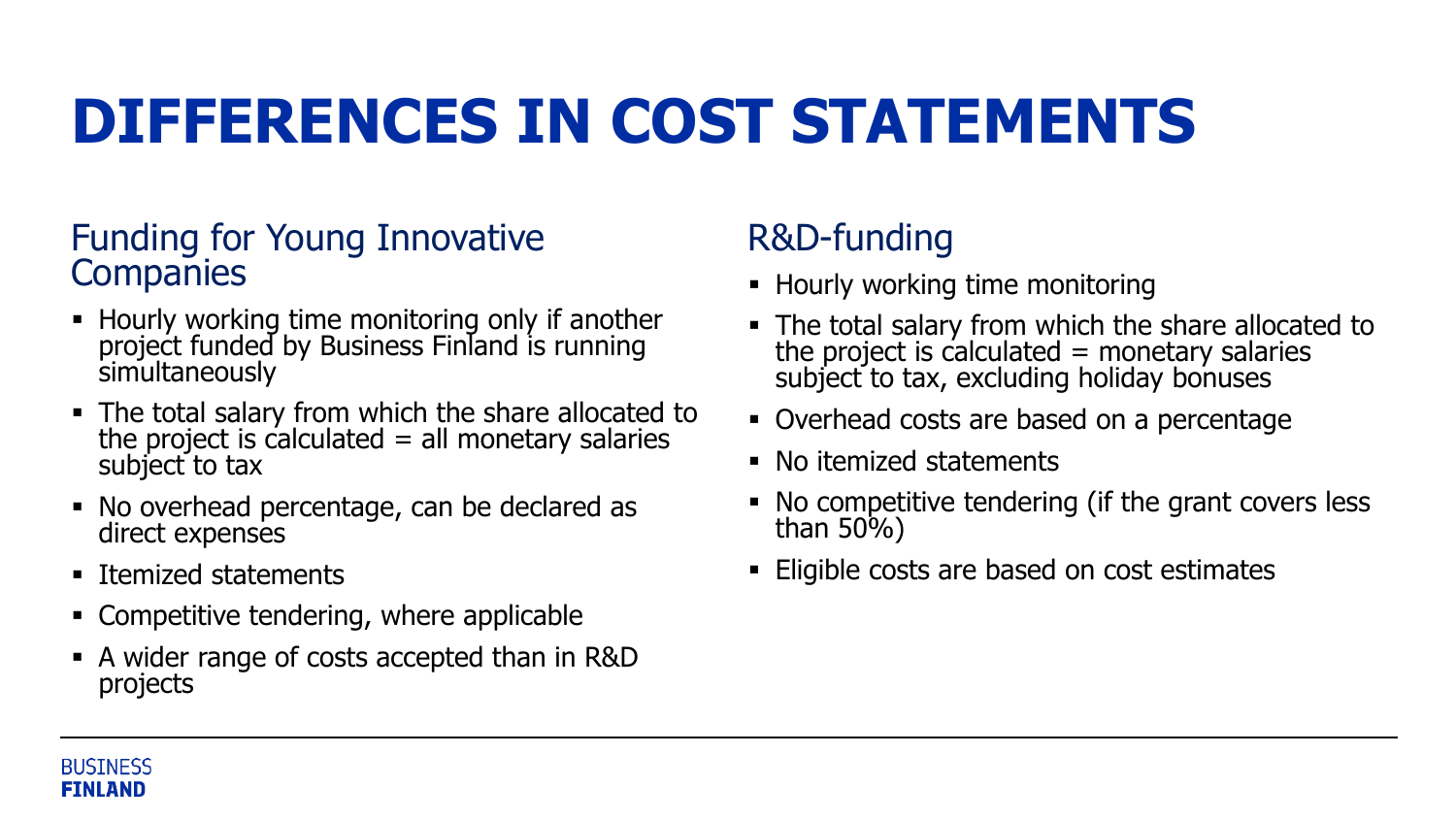#### **PROJECT CHANGES**

- Contact Business Finland in advance (your account lead or funding advisor of the project).
- **Examply for a change in the online service.**
- More information can be found:
	- **[Project changes on Business Finlnd](https://www.businessfinland.fi/en/for-finnish-customers/services/funding/guidelines-terms-and-forms/changes-in-the-project) web-pages**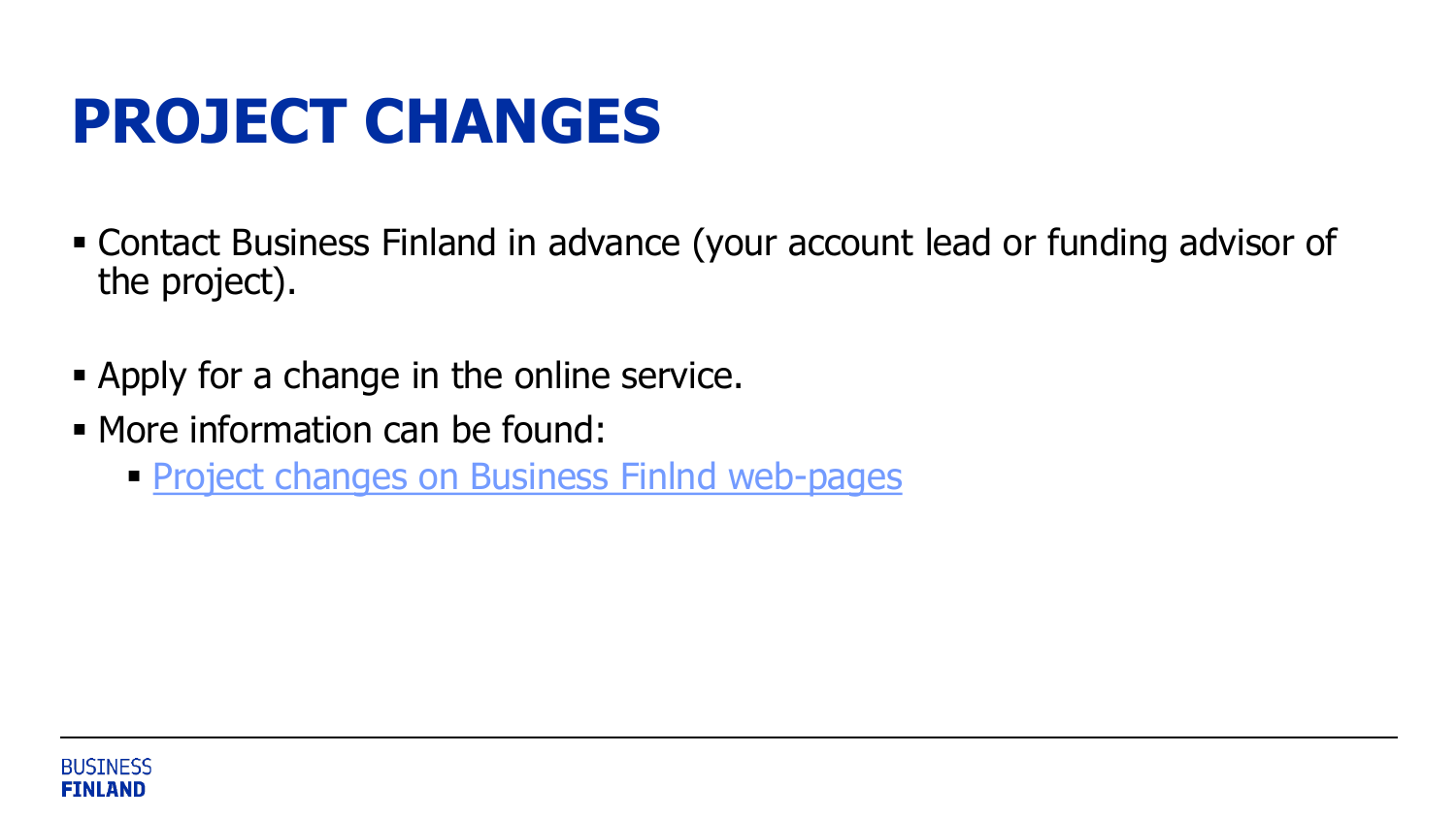#### **CHANGES TO PROJECTS: REASSIGNMENT, IPR, BUSINESS RESTRUCTURING**

- A funding decision cannot be transferred to a third party.
- The company must inform Business Finland in advance of any changes, including the following:
	- mergers, acquisitions and divestitures
	- the sale of IPR created during the project
	- **other significant changes in business operations or restructuring**
	- any loans granted by Business Finland are usually paid back in connection with mergers, acquisitions or divestitures.
- Changes must be reported:
	- during the project
	- for a period of five years from the payment of the last instalment of the funding
	- before the loan is repaid in full.
- Business Finland's consent must be sought for measures that
	- **Example 13 r** are taken outside the European Single Market
	- compromise the desired impacts of the project
	- **.** impede the paying back of the loan.

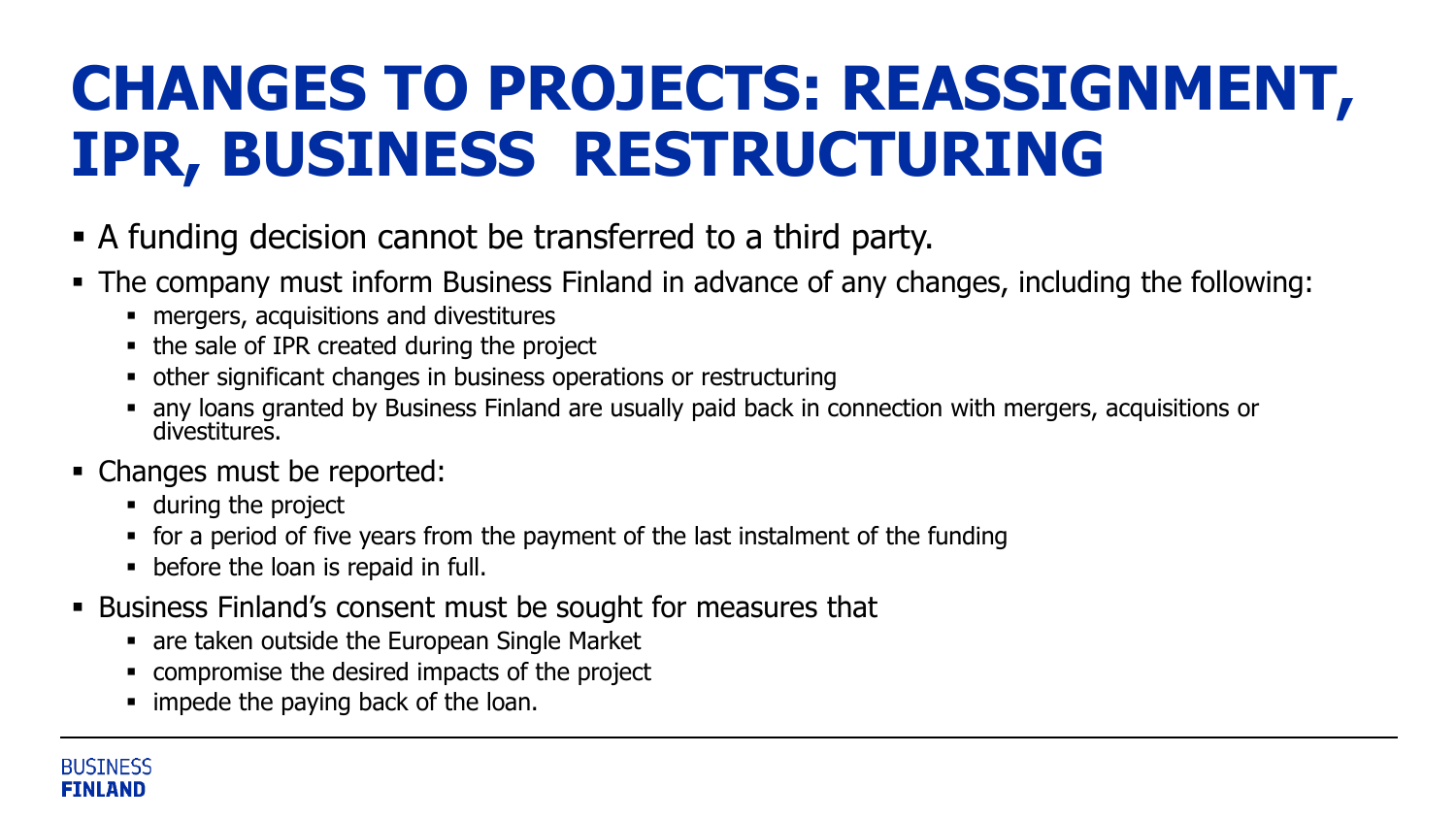

# **EVALUATION PANEL AND MOVING ON TO A NEW FUNDING PHASE**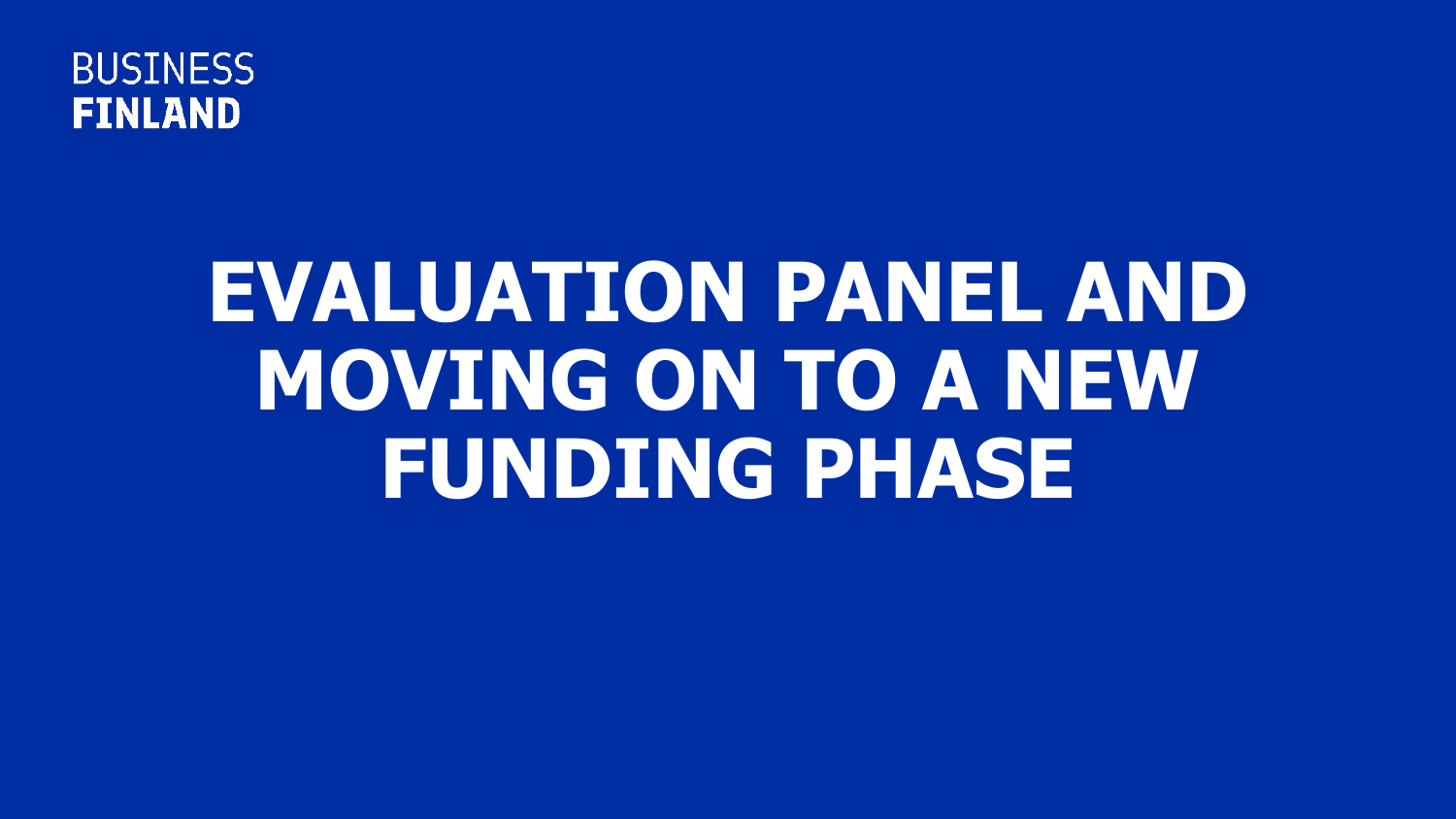### **EVALUATION PANEL 1/2**

- Companies undergo an assessment by a panel of investors during the first phase of YIC funding.
- The coordinator of the panel (PwC) arranges a training day for the company's representatives before the assessment.
- The role of the panel is advisory. Business Finland takes the investors' assessment into consideration when deciding on the next phase.
- At the latest, when the account leader informs the company of the time of the panel, the company must have a look at the list of NIY panelists in the online service. The company must inform the account leader if there are any panelists, who are challengeable.

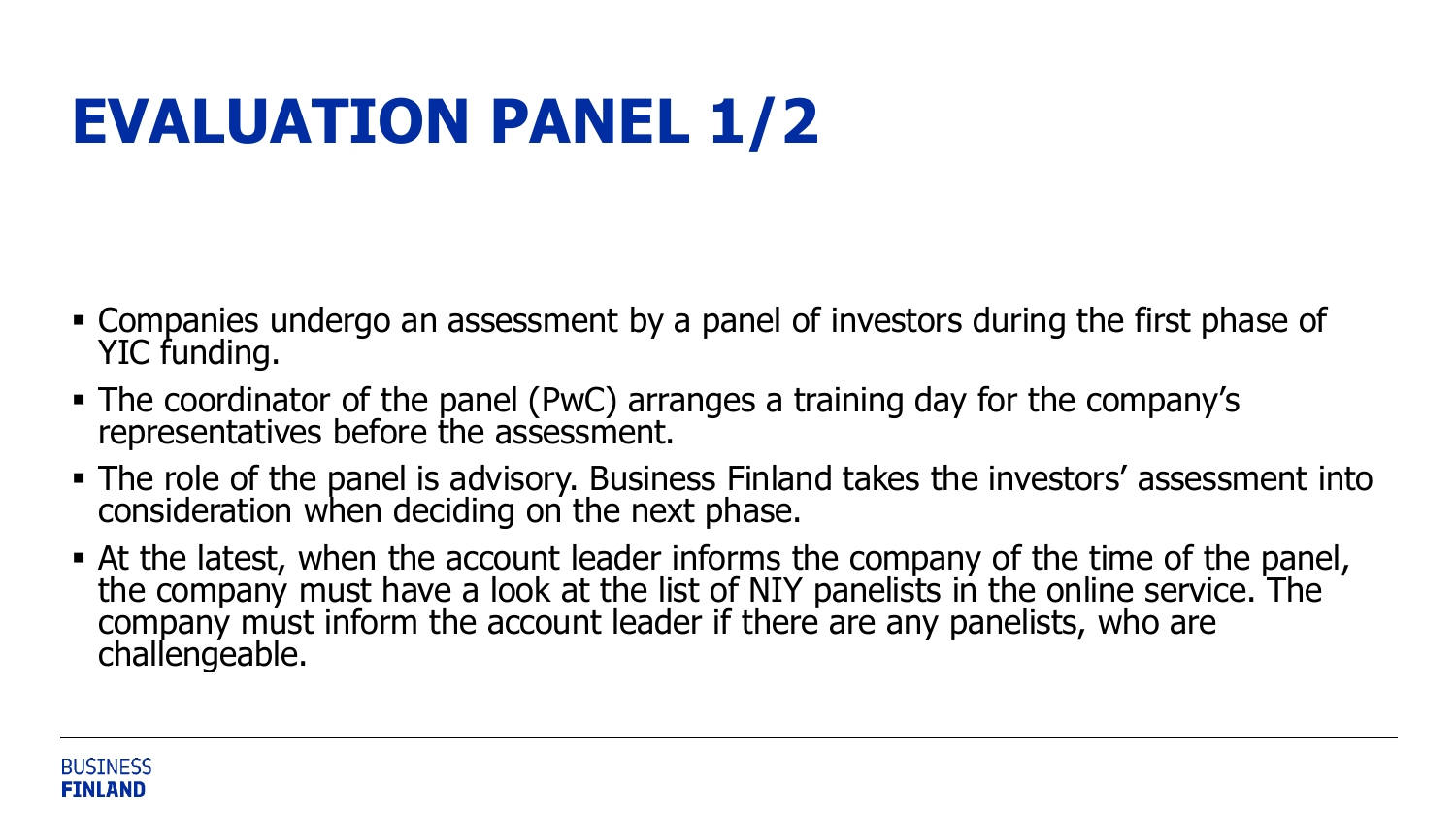#### **EVALUATION PANEL 2/2**



#### **BUSINESS FINLAND**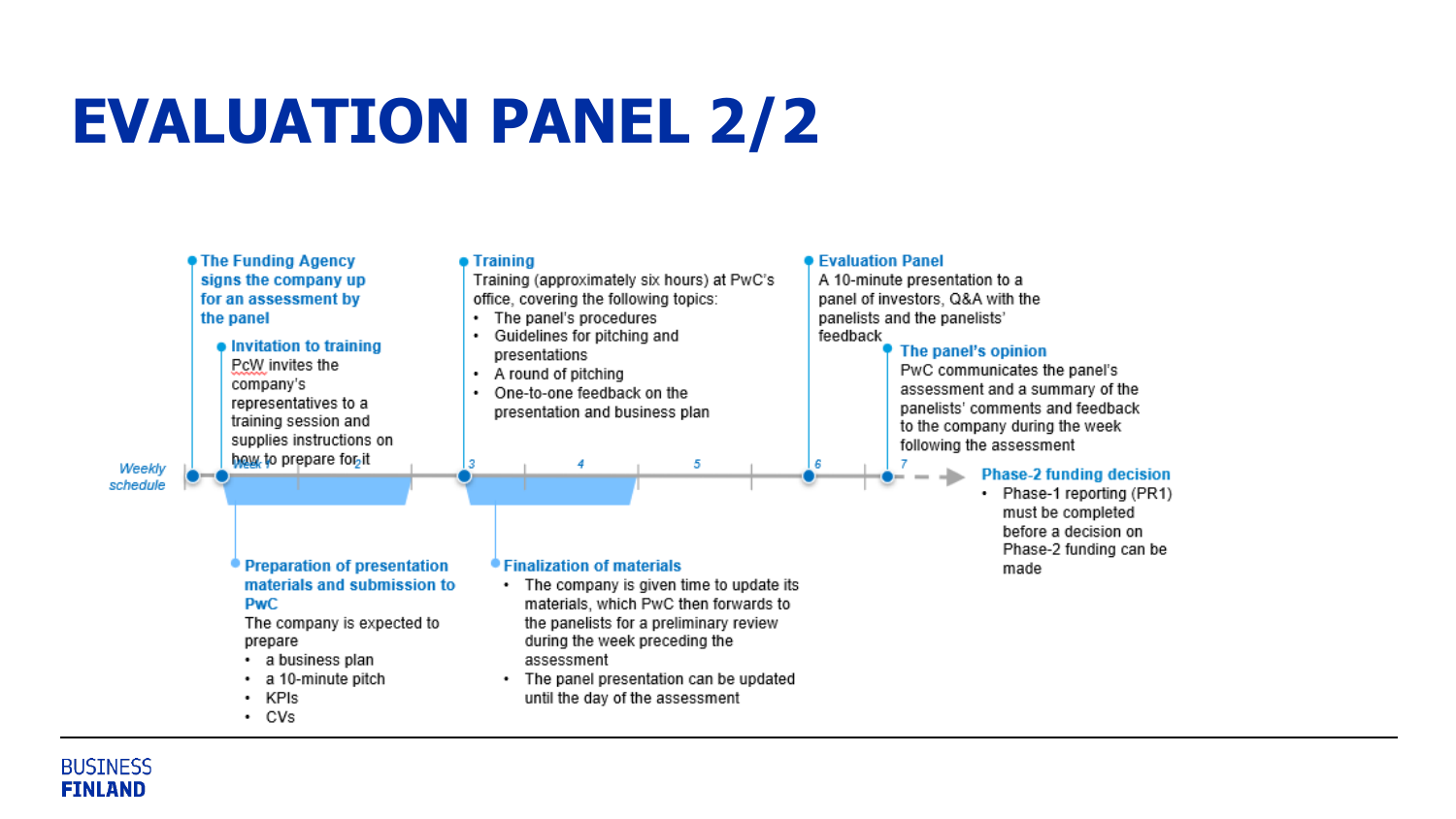## **MOVING TO THE NEXT FUNDING PHASE**

- **The phase must be continuous without significant interruptions and the phase report must be** submitted no later than 1 month after the end of the period.
- **Applying for the next phase is in connection with the submission of phase reports.**
- No new application is required, but the following documents must be submitted with the phase report:
	- Plan for the next phase
	- A recent accounts ledger (income statement and balance sheet)
	- $\blacksquare$  [A cash flow forecast for at least the next 12 months; a template is available on Business](https://www.businessfinland.fi/en/for-finnish-customers/services/funding/young-innovative-company-funding/) Finland's website
	- A list of shareholders (if changes have taken place during the previous phase)
	- Any other additional information
- Funding for the next phase can be granted if
	- . the goals for the previous phase have been achieved for the most part
	- . the company still has a credible plan for rapid growth
	- the company's financial standing allows for the implementation of the growth plan
- **EX Business Finland takes the investors' assessment into consideration when deciding on the next** phase.

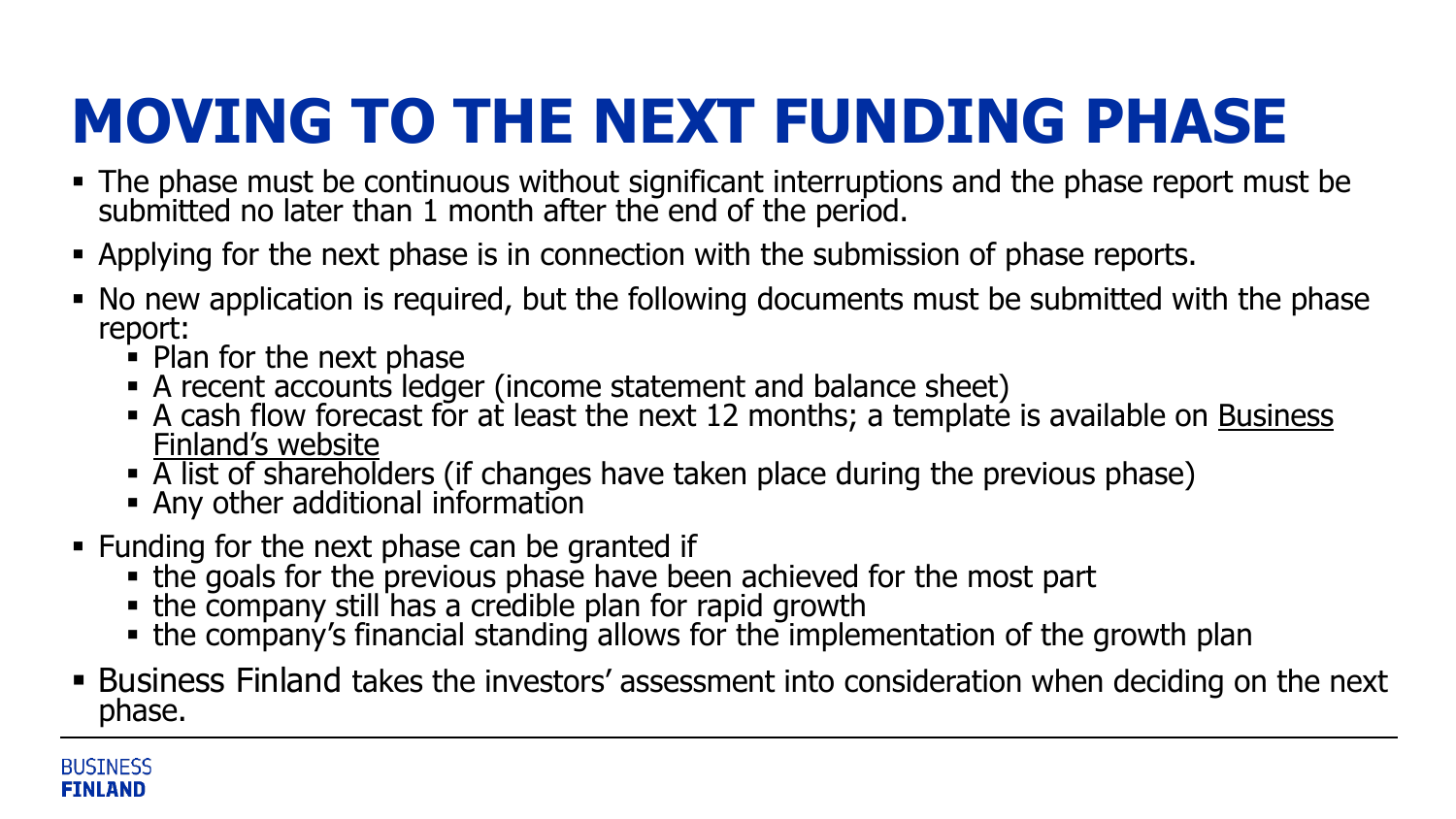

Funding for Young Innovative Companies [www.businessfinland.fi/en/niy](http://www.businessfinland.fi/en/niy)

Online Service <https://www.businessfinland.fi/en/for-finnish-customers/online-services/>

Reporting Guidelines

https://www.businessfinland.fi/en/for-finnish[customers/services/funding/guidelines-terms-and-forms/reporting/](https://www.businessfinland.fi/en/for-finnish-customers/services/funding/guidelines-terms-and-forms/reporting/)

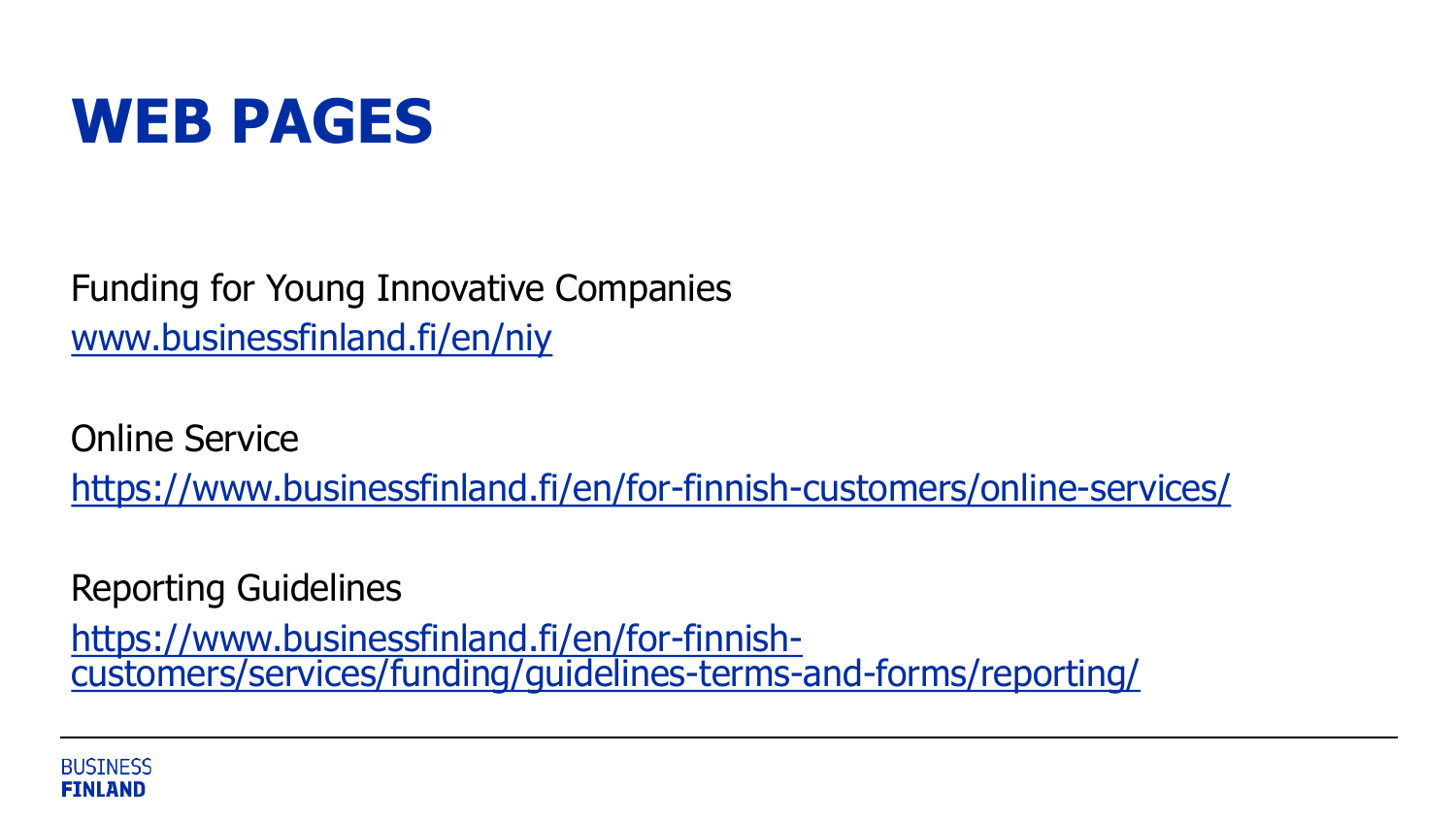

## **TAKING OUT AND PAYING BACK LOANS**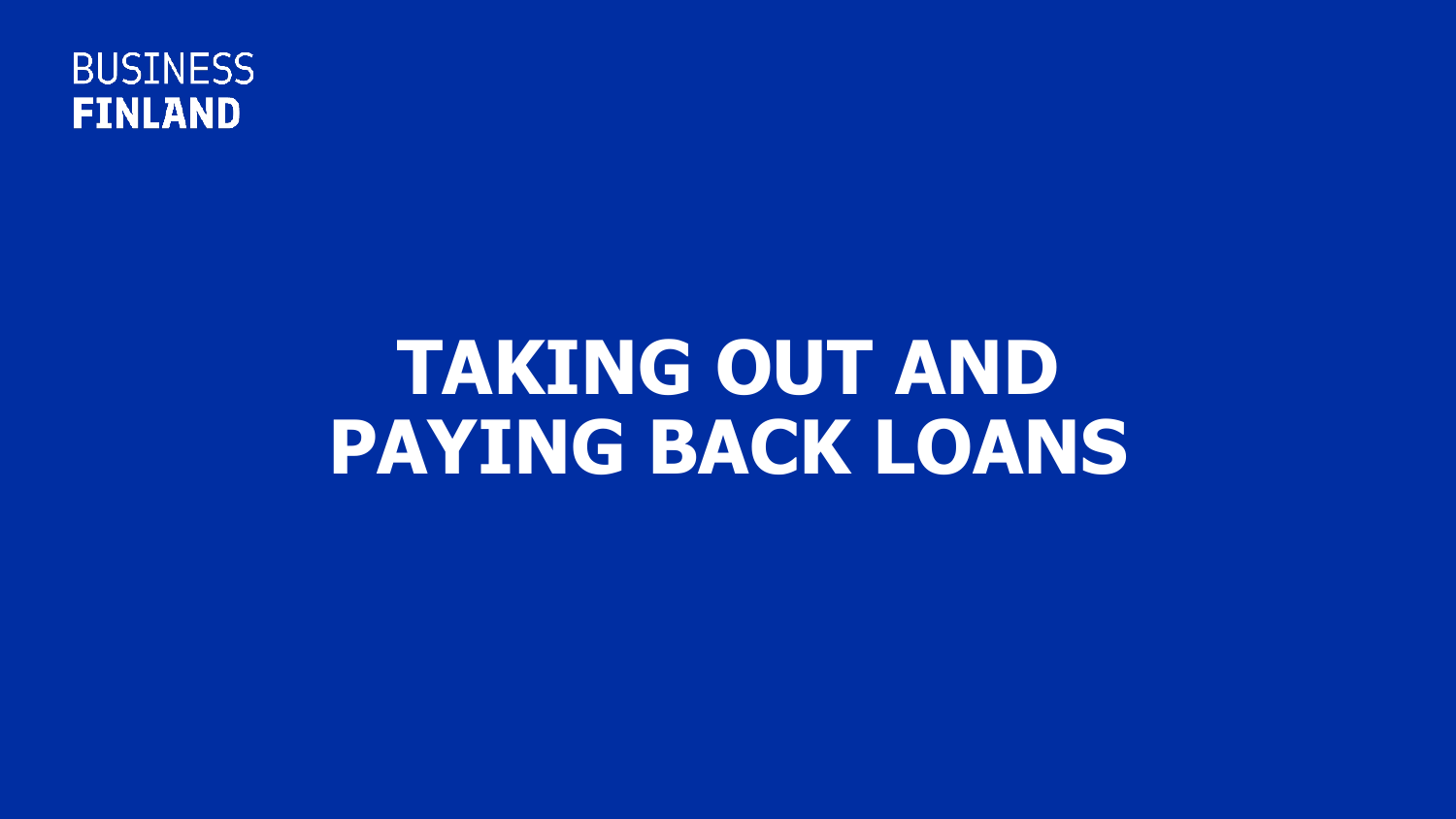#### **TAKING OUT AND PAYING BACK LOAN (example 1/3)**

- The loan is granted in full at a time: NIY 3:  $∈$  750,000, 12 months.
	- The loan term is 10 years, of which five are repayment-free, starting from the taking out of the first instalment.
	- Repayments are once a year.
	- Please note that interest payments have not been taken into account in the diagram.

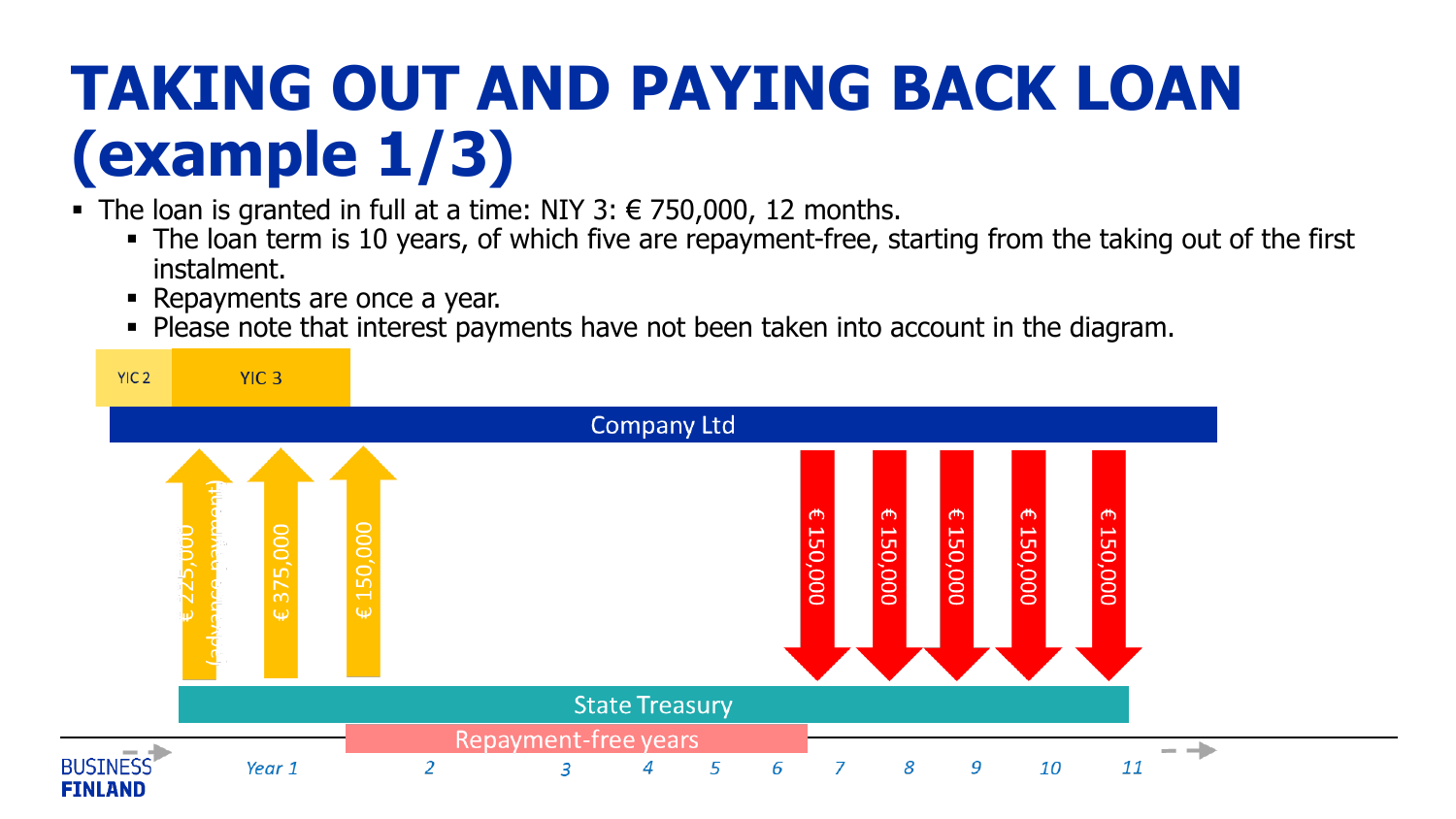## **TAKING OUT AND PAYING BACK LOAN (example 2/3)**

- The loan is divided into part, but the second part is not granted:
	- NIY 3a:  $\in$  375,000, 12 months  $(+$  NIY 3b:  $\in$  0)
	- The loan term is 10 years, of which five are repayment-free, starting from the taking out of the first instalment.
	- **EXECT** Repayments are once a year.
	- Please note that interest payments have not been taken into account in the diagram.